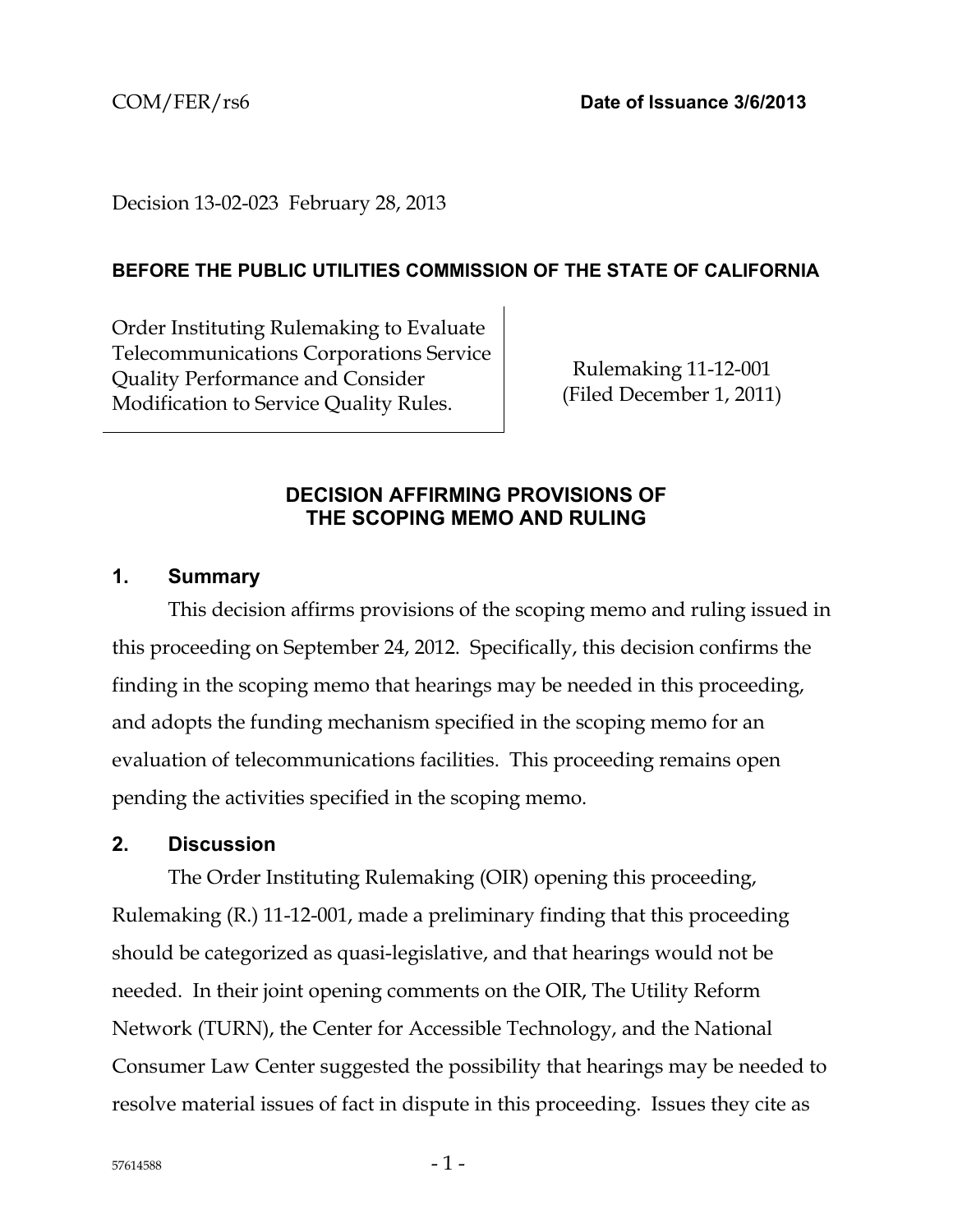disputed include whether Pacific Bell Telephone Company dba AT&T California (AT&T) and Verizon California Inc. (Verizon) are engaged in service quality discrimination favoring customers subscribing to the carriers' enhanced service offerings; whether AT&T's and Verizon's investment practices and policies discriminate in favor of those enhanced services; and whether these practices have led to ongoing non-compliance with the Commission's service quality standards and to long out-of-service experiences by consumers.<sup>1</sup> In comments and at the prehearing conference, these and other parties suggested that a study of AT&T and Verizon facilities could provide useful information on which to assess the service provided to different types of customers, and that such a study could assist in the identification of issues on which hearings in this proceeding could be appropriate.

The scoping memo and ruling issued on September 24, 2012, found that "[i]n order to maintain acceptable levels of service quality for California customers, it is necessary to ensure that carriers have access to an adequate network of infrastructure," and includes within the scope of this proceeding an evaluation of carriers' network infrastructure, facilities, and related policies and practices.2 The scoping memo provides that this study will be conducted by an independent consultant and overseen by the Commission's Communications Division. The purpose of this evaluation is to gauge the condition of the carrier infrastructure and facilities used in the provision of telecommunications services within California, in order to ensure that the facilities and related practices

 $\overline{a}$ 

<sup>&</sup>lt;sup>1</sup> Comments of TURN, Center for Accessible Technologies, and the National Consumer Law Center, public version, filed January 31, 2012, at 8.

<sup>2</sup> Scoping Memo and Ruling, September 24, 2012, at 12.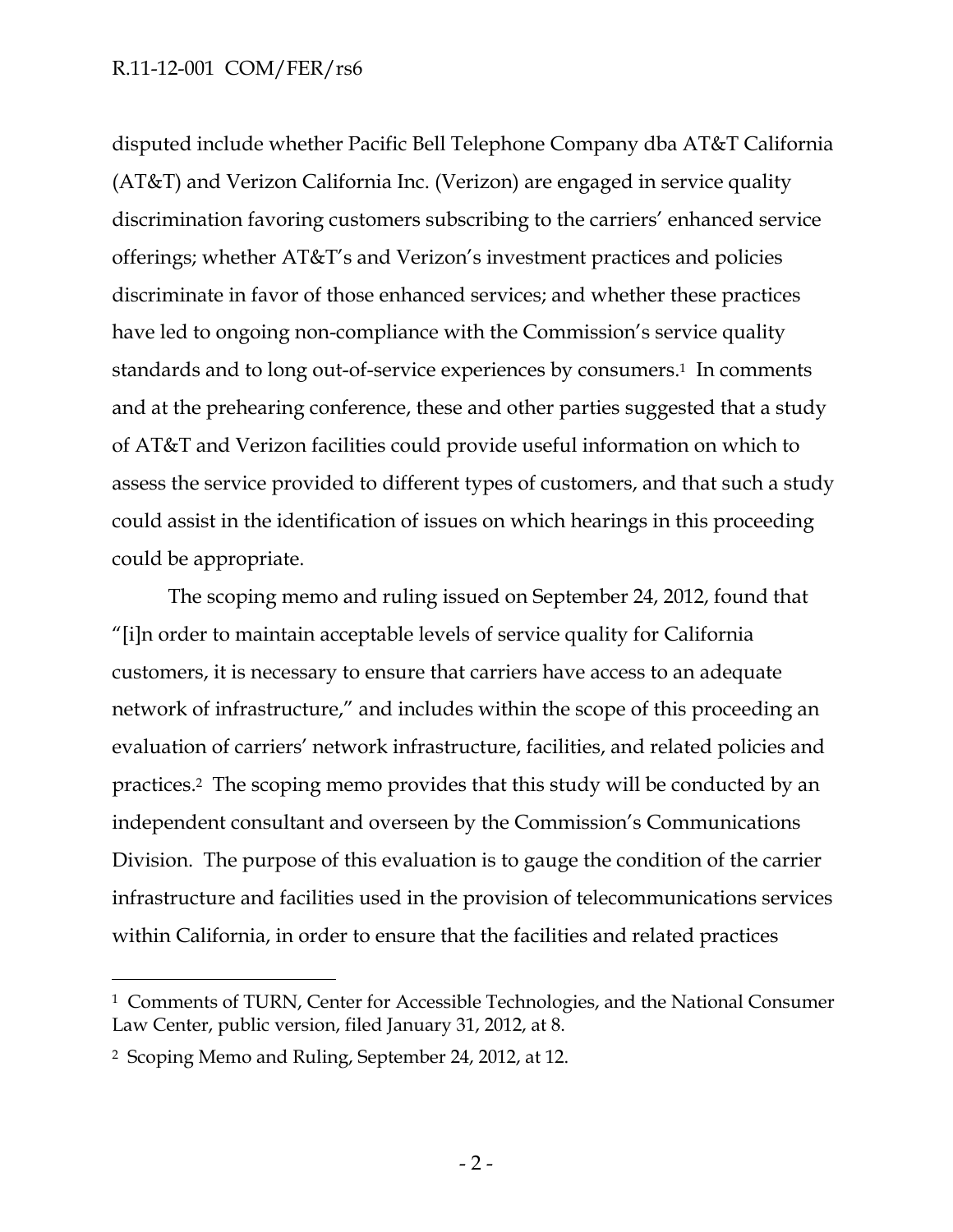support a level of service consistent with public safety and customer needs. The purpose of and rationale for this study are described more fully in the scoping memo, which is attached to this decision as Attachment A.

This decision affirms the scoping memo and ruling's finding that hearings may be necessary in this proceeding, and changes the preliminary hearing determination in the OIR accordingly. As provided in the scoping memo, upon completion of the study authorized in this decision, parties may file motions for hearing, describing any issues on which they believe that hearings may be needed. The assigned Commissioner and assigned Administrative Law Judge (ALJ) will make a final determination on whether hearings will be held based on information in the proceeding record in the future.

This decision also affirms the finding in the scoping memo that an evaluation of carrier network infrastructure, facilities, and related policies and procedures is a necessary foundational activity within this proceeding, and further requires AT&T and Verizon to split the costs of this study, which we estimate will be approximately \$1 million. The study costs shall be apportioned to those carriers based on their share of total intrastate revenues; this cost allocation is consistent with the allocation of the costs of the customer survey conducted in R.07-01-021 (the Limited English Proficiency proceeding), $3$  and with the allocation of intervenor compensation costs for decisions in several previous rulemaking proceedings.4

The assigned Commissioner and ALJ may set specific procedures to ensure that the Commission receives timely funding from AT&T and Verizon to support

 $\overline{a}$ 

<sup>3</sup> *See* Decision (D.) 08-10-016 at 142.

<sup>4</sup> *See*, for example, D.06-08-007 at 46 and D.08-04-027 at 17.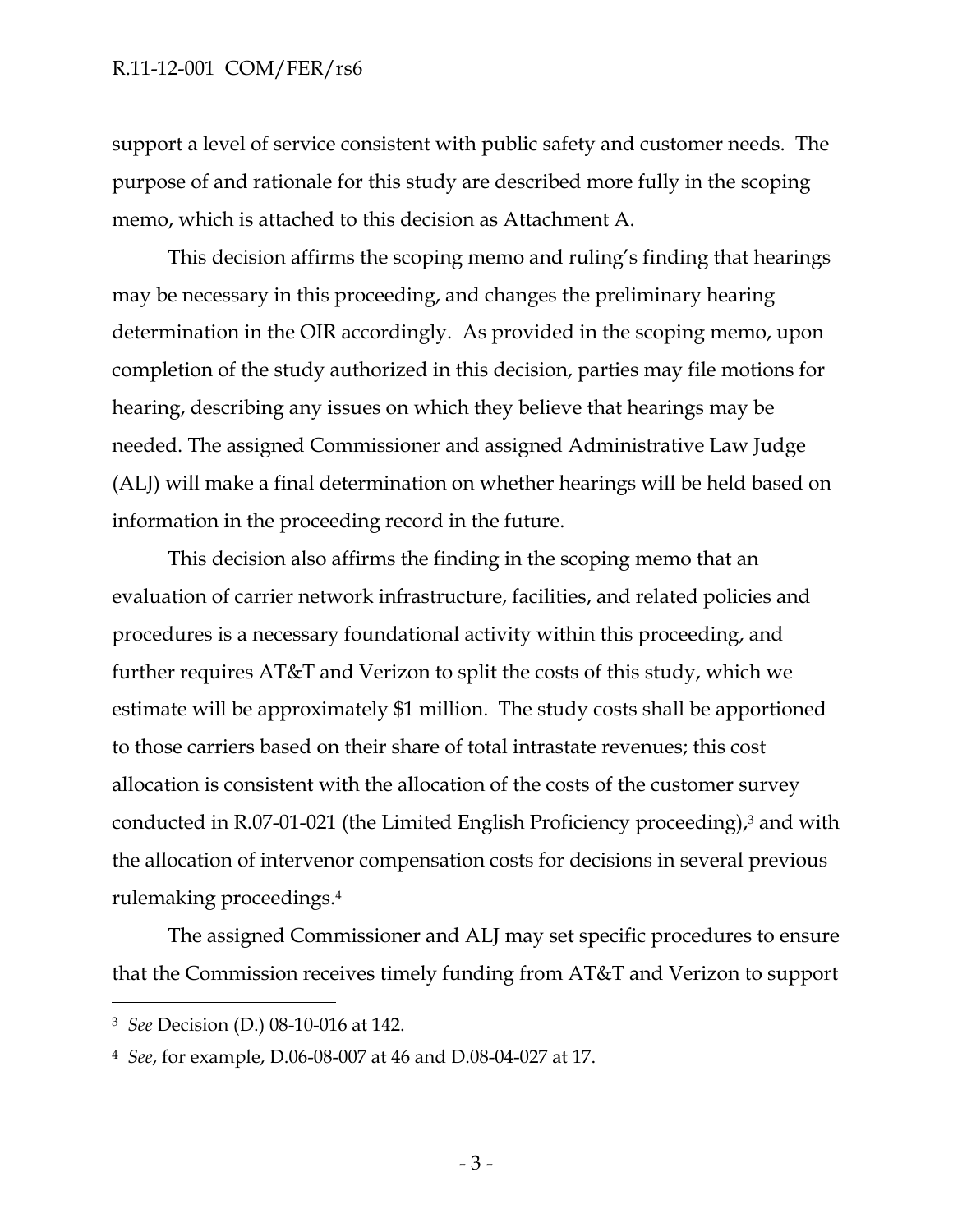this study, and may modify the study's scope and objectives as necessary to ensure a complete record on which to base a decision in this proceeding. The assigned Commissioner may also modify the estimated funding for this study, not to exceed a cap of \$1.5 million.

#### **3. Comments on Proposed Decision**

The proposed decision of the assigned Commissioner in this matter was mailed to parties in accordance with Section 311 of the Public Utilities Code and comments were allowed under Rule 14.3 of the Commission's Rules of Practice and Procedure. Six parties (AT&T, Communications Workers of America (CWA), the Division of Ratepayer Advocates (DRA), the Greenlining Institute (Greenlining), TURN, and Verizon filed timely comments on this proposed decision on February 19, 2013. AT&T, the California Association of Competitive Telephone Companies (CalTel), CWA, DRA, TURN, and Verizon filed timely reply comments on February 25, 2013.

DRA, Greenlining, and TURN support the proposed decision as originally mailed, and recommend that it be adopted without modification. CWA strongly supports the Proposed Decision's substantive conclusions that hearings may be required, that the infrastructure study is needed, and that AT&T and Verizon should pay for the study. CWA does not support the \$1.5 million cost cap contained in the proposed decision, and instead recommends that the study budget remain uncapped to ensure that sufficient funding is available to meet the study's objectives. In reply comments, AT&T and Verizon oppose the CWA recommendation that the Commission should not adopt a cost cap for the study.

In their opening comments, AT&T and Verizon both argue that an infrastructure study is not needed; in fact, both the proposed decision and the scoping memo for this proceeding describe the rationale for the study and refer

 $-4-$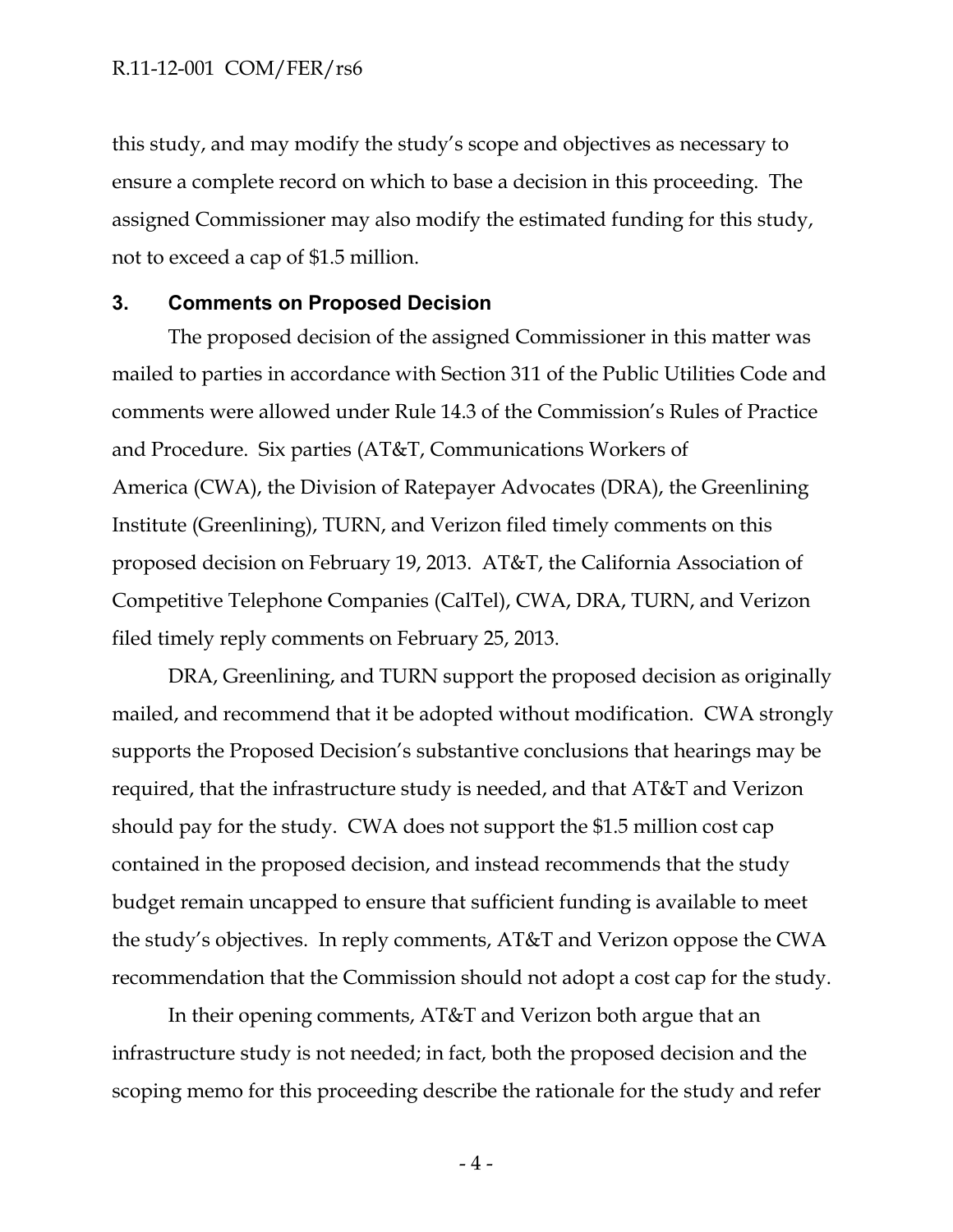to parties' filings in support of the study. AT&T argues that an examination of carriers' investment and other policies represents "micromanagement" of the companies' operations. In contrast, a review of these policies is necessary to develop a picture of the current state of carrier infrastructure to ensure that it supports, and continues to support, the service quality that meets the needs of California consumers; this is the purpose of the study.

Verizon also asserts that the Commission cannot require AT&T and Verizon to fund the study, arguing that any funds collected by the Commission must be deposited in the Public Utilities Commission Utilities Reimbursement Account (PUCURA), and money in that account may only be accessed with specific legislative authorization, which the Commission does not have for this project. As noted by DRA, TURN, CalTel, and CWA in their reply comments, Verizon raised a similar objection to utility funding of a consumer survey ordered in D.08-10-016 in the Order Instituting Rulemaking to Address the Needs of Telecommunications Customers Who Have Limited English Proficiency. That decision rejected this same argument, stating that "[t]he statutes that Verizon Wireless contends require that the [LEP] survey be funded through the URA expressly exclude from the URA reimbursement costs like those related to the [preparation and management of a contract for that] survey."5 In that decision, as here, "the Commission was not directing carriers to reimburse the Commission for the costs of…Commission activities," which must be paid through the PUCURA, but to reimburse the costs of an outside

 $\overline{a}$ 

<sup>5</sup> D.08-10-016 at 148.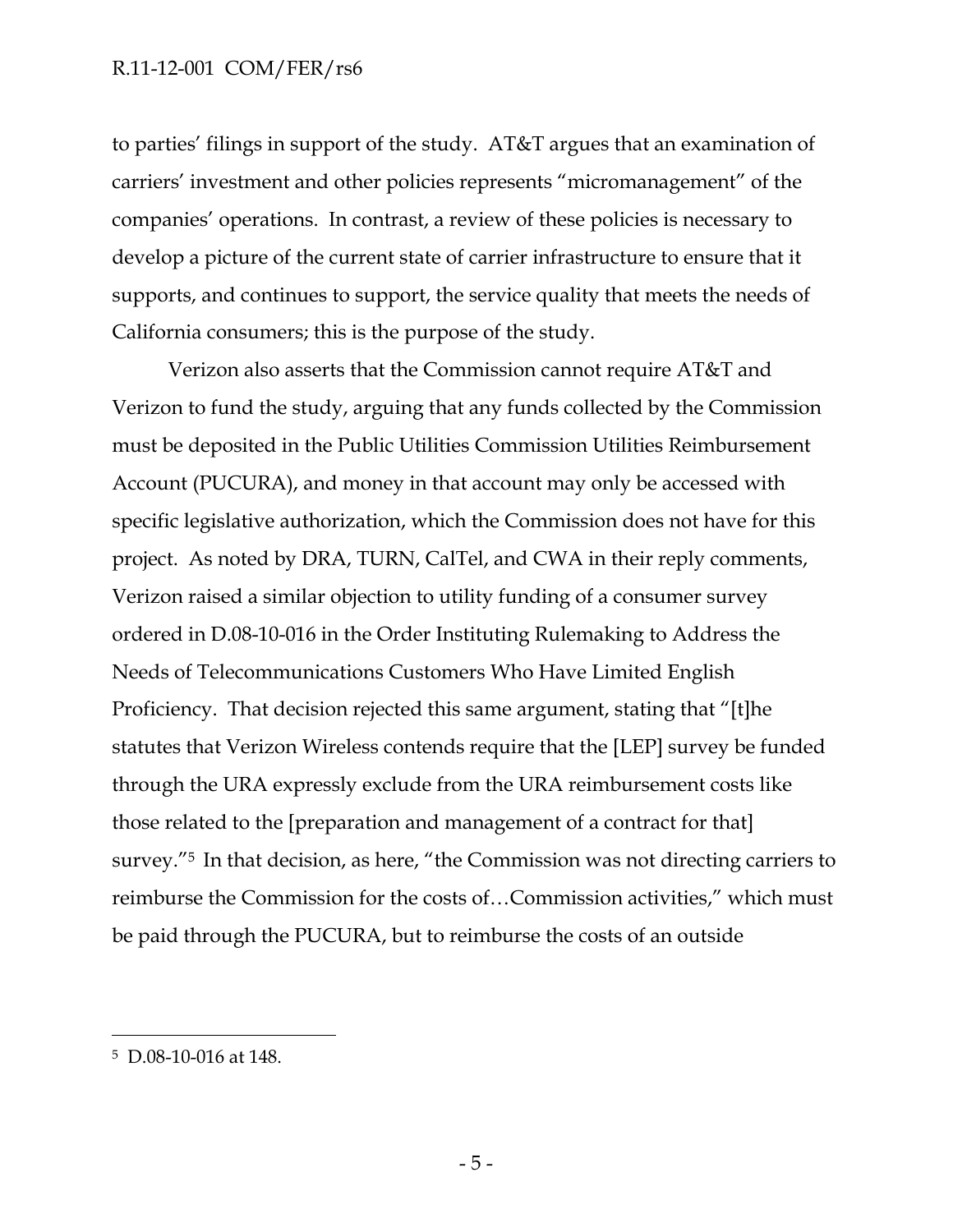consultant.6 As in that case, the Commission will pay for its own costs associated with this study, such as preparing and administering the study Requests for Proposal and overseeing the resulting consultant.7

Neither AT&T nor Verizon oppose the proposed decision's determination that hearings may be needed, but AT&T takes issue with some of the potential hearing topics suggested by parties and listed in the proposed decision. As noted in the scoping memo and decision, the eventual determination of whether hearings will be held in this proceeding will be made after the completion of the study authorized here, and parties will have an opportunity to comment on the need for hearings before a final determination is made.

Verizon also recommends that, if the Commission persists in requiring AT&T and Verizon to pay for an infrastructure study, the study costs should be allocated to these companies in proportion to their jurisdictional revenues or number of California subscribers, rather than shared equally, as provided in the proposed decision. AT&T objects to this recommendation and argues that costs should be split equally between these companies. This decision has been modified to require AT&T and Verizon to pay study costs in proportion to their individual respective shares of California jurisdictional retail revenues for calendar year 2012, as described in Section 2, above. No other substantive changes have been made since the proposed decision was mailed; other minor technical and clarifying changes have been made throughout the decision, as appropriate.

-

<sup>6</sup> D.08-10-016 at 147.

<sup>7</sup> CalTel reply comments at 4.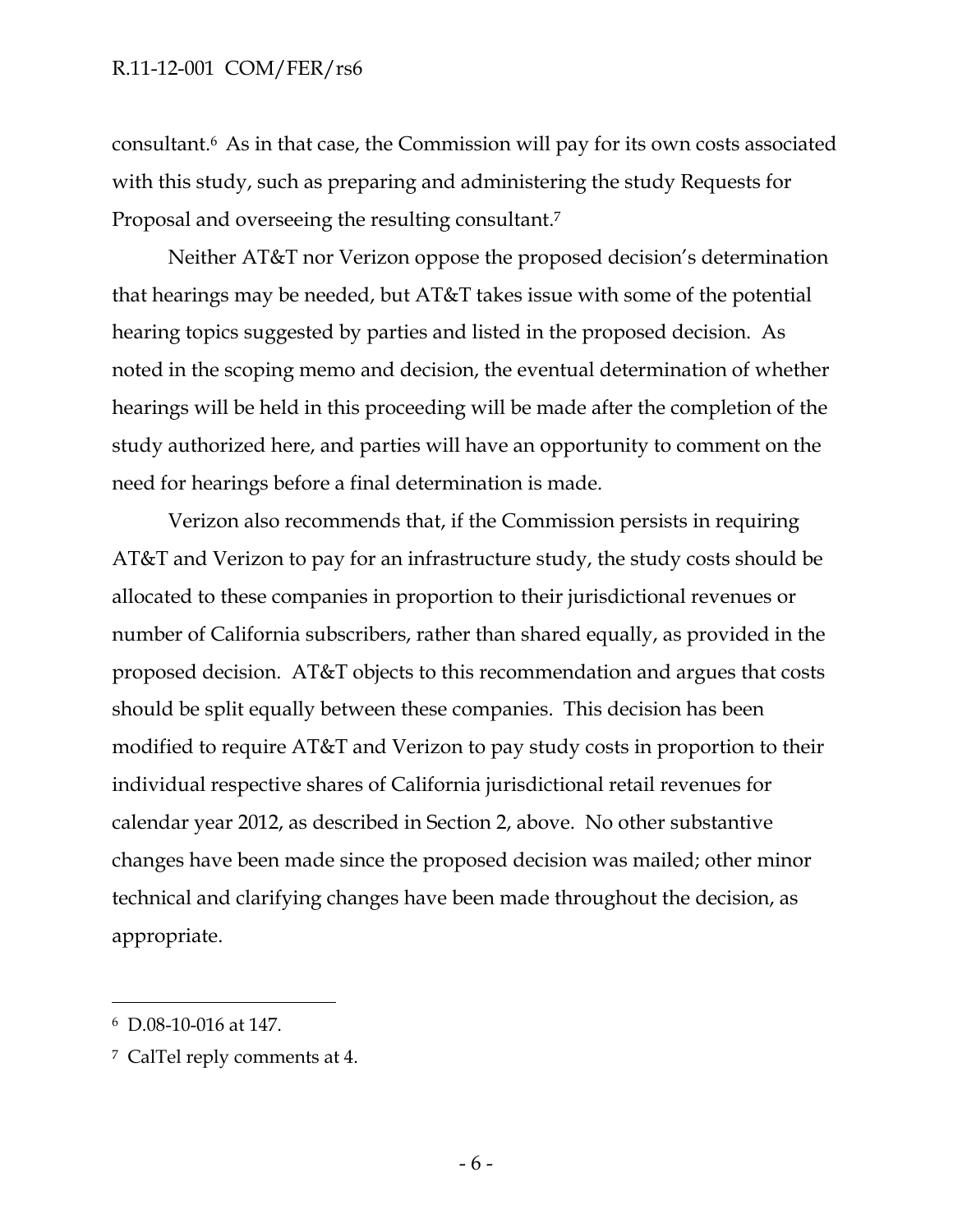# **4. Assignment of Proceeding**

Mark J. Ferron is the assigned Commissioner and presiding officer and Jessica T. Hecht is the assigned ALJ in this proceeding.

# **Findings of Fact**

1. A study of carrier network infrastructure, facilities, policies, and practices as described in the scoping memo and ruling issued on September 24, 2012, is a necessary foundational activity within this proceeding to help gauge the condition of carrier infrastructure and facilities and ensure the facilities support a level of service consistent with public safety and customer needs.

2. Hearings may be needed in order to build a full record on the issues within this proceeding.

# **Conclusions of Law**

1. The Commission has the authority to require AT&T and Verizon to pay the costs of a study as described in the scoping memo and ruling in this proceeding.

2. It is reasonable to require AT&T and Verizon to pay the costs of a study of their network infrastructure, facilities, policies, and practices as described in the scoping memo and ruling, not to exceed \$1.5 million, in order to ensure a complete record on which to base a decision in this proceeding.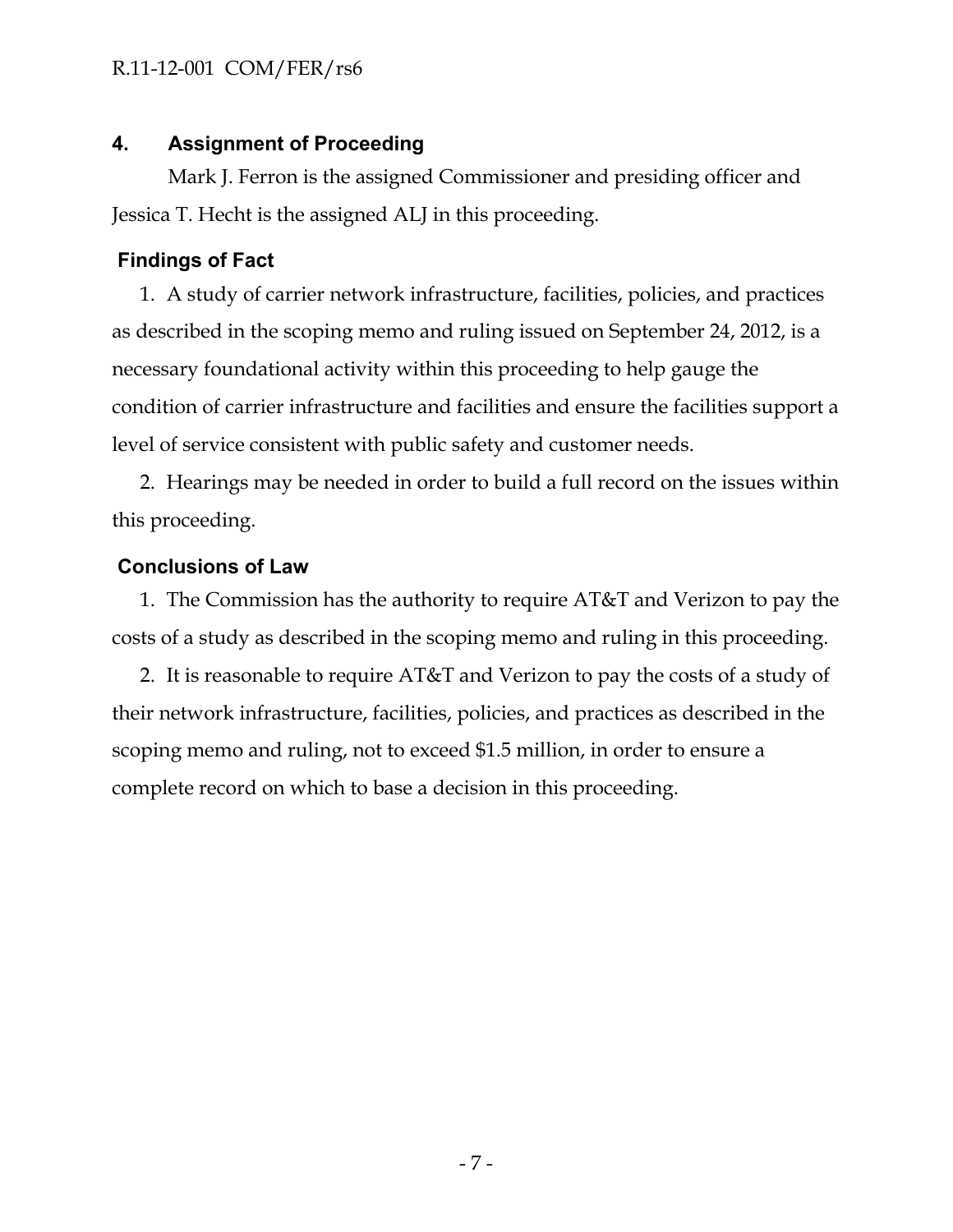3. It is reasonable to require AT&T and Verizon to pay the costs of this study in proportion to their share of total intrastate revenues.

# **ORDER**

# **IT IS ORDERED** that:

1. Provisions of the Scoping Memo in this proceeding, attached to this

decision as Attachment A, are confirmed. Specifically:

- 1.1. The preliminary determination made in the Order Instituting Rulemaking that hearings would not be needed is changed to acknowledge that hearings may be needed.
- 1.2. Pacific Bell Telephone Company dba AT&T California and Verizon California Inc. shall pay the costs of a study of their network infrastructure, facilities, policies, and practices conducted by an independent consultant under a contract managed by the Commission, as described in the scoping memo and ruling. This study will help gauge the condition of carrier infrastructure and facilities to ensure the facilities support a level of service consistent with public safety and customer needs.

2. The costs to conduct the infrastructure study approved in this decision shall be borne by Pacific Bell Telephone Company dba AT&T California and Verizon California Inc., and shall be apportioned to those carriers based on their share of total intrastate revenues.

3. We estimate the cost of this study to be \$1 million. The assigned Commissioner may increase or modify the funding amount through a ruling, if appropriate based on future information, up to a cap of \$1.5 million.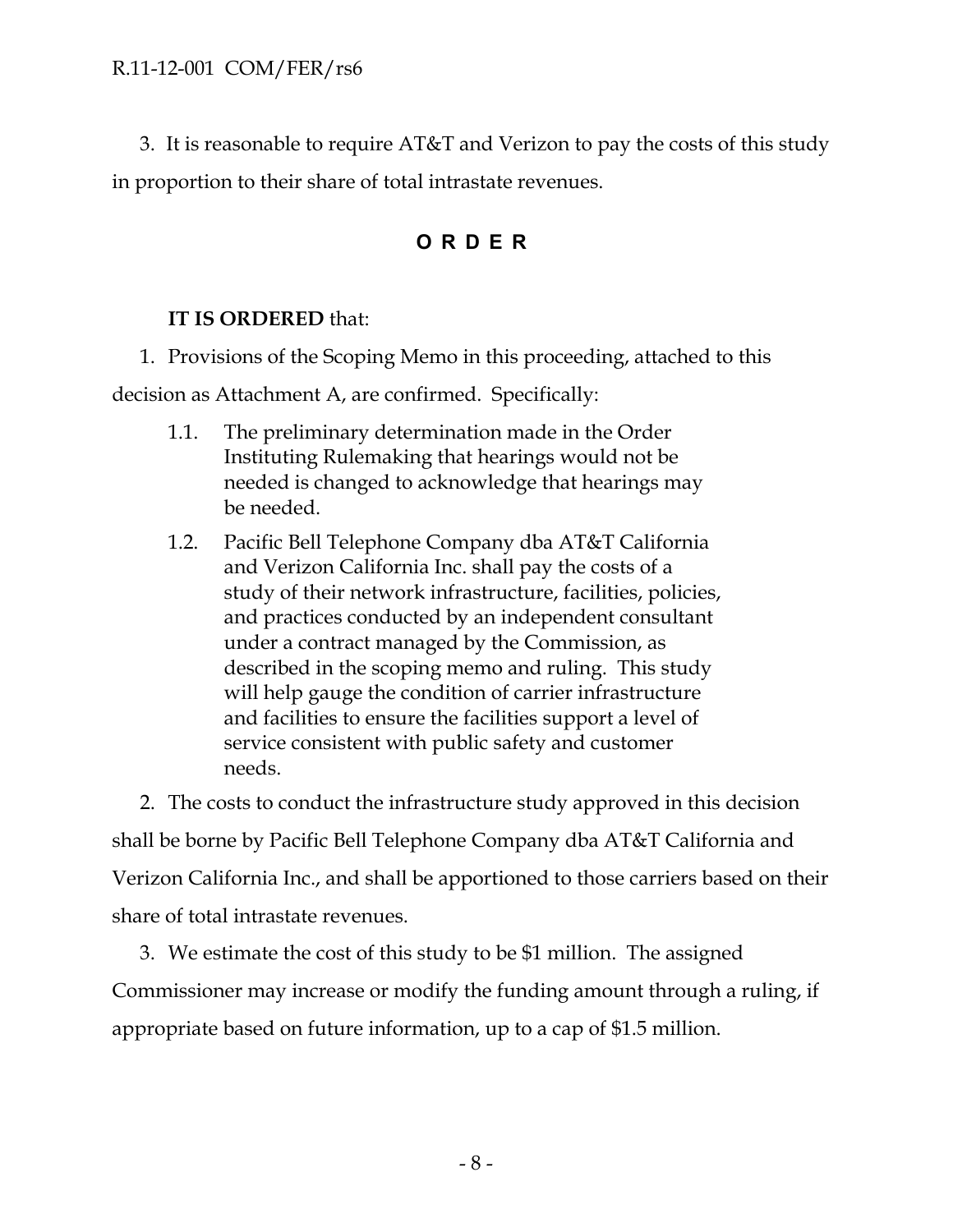4. The assigned Commissioner and assigned Administrative Law Judge for this proceeding may modify the study's scope or objectives as necessary to ensure a complete record.

5. Rulemaking 11-12-001 remains open pending the resolution of issues identified in the original Order Instituting Rulemaking and the Scoping Memo dated September 24, 2012.

This order is effective today.

Dated February 28, 2013, at San Francisco, California.

MICHAEL R. PEEVEY President MICHEL PETER FLORIO CATHERINE J.K. SANDOVAL MARK J. FERRON CARLA J. PETERMAN **Commissioners**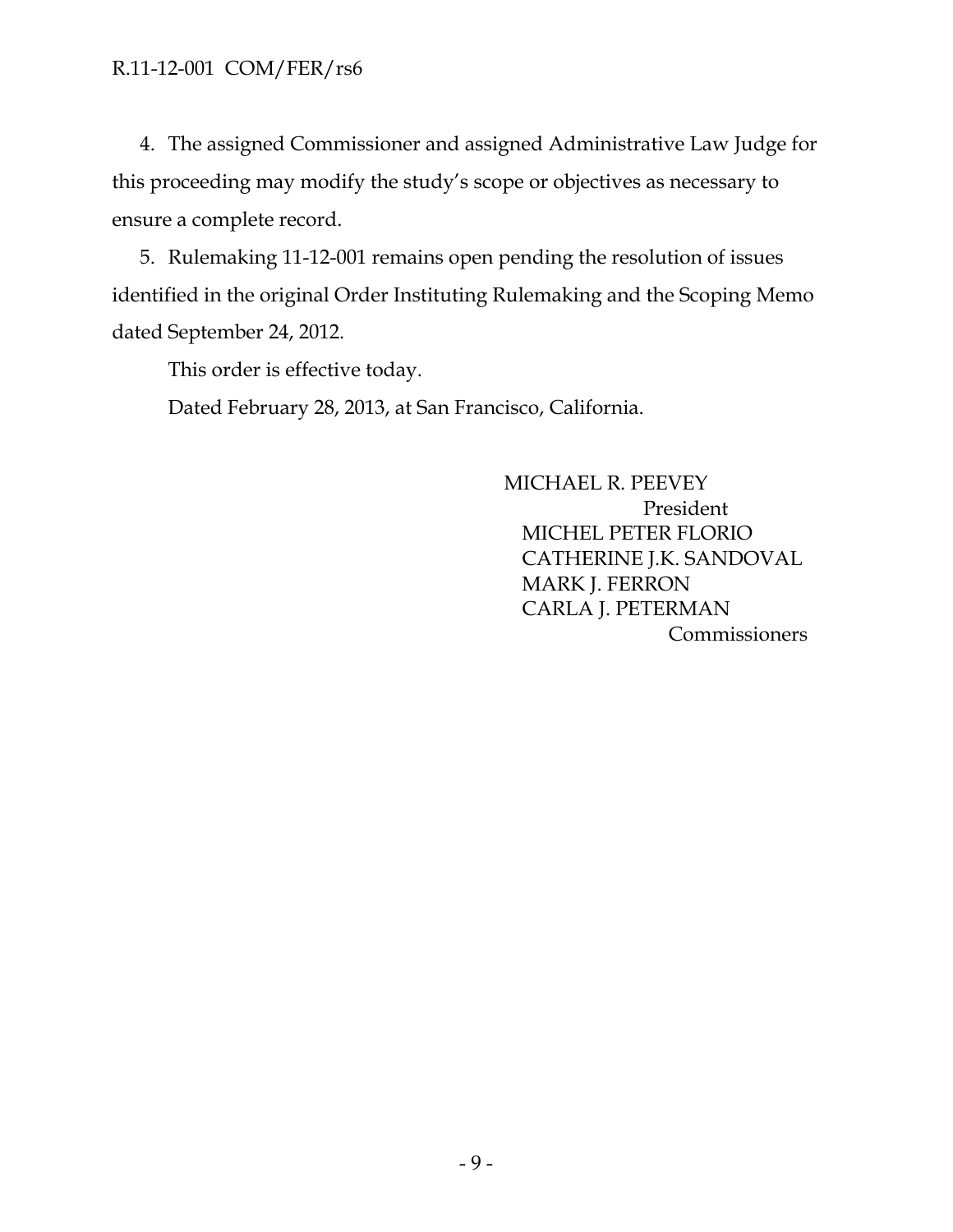# **ATTACHMENT A**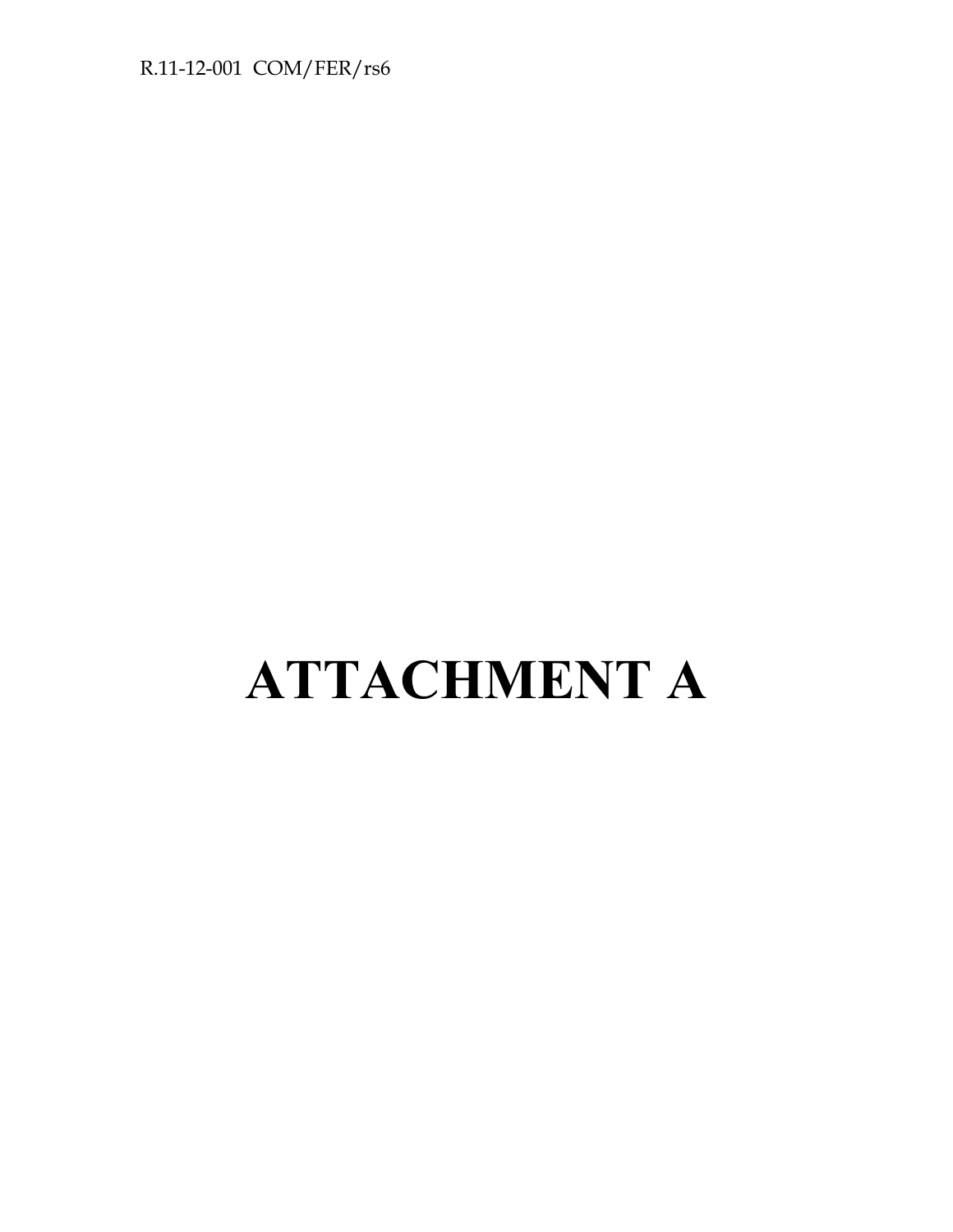FER/jt2 9/24/2012



# **BEFORE THE PUBLIC UTILITIES COMMISSION OF THE STATE OF CALIFORNIA**

Order Instituting Rulemaking to Evaluate Telecommunications Corporations Service Quality Performance and Consider Modification to Service Quality Rules.

Rulemaking 11-12-001 (Filed December 1, 2011)

# **ASSIGNED COMMISSIONER'S SCOPING MEMO AND RULING**

## **1. Summary**

Pursuant to Rule 7.3(a)<sup>1</sup> of the Commission's Rules of Practice and Procedure, and following the prehearing conference held on March 26, 2012, this scoping memo and ruling sets forth the procedural schedule, assigns the presiding officer, and confirms the categorization of this proceeding. In addition, this scoping memo identifies the issues in this proceeding and finds that hearings may be needed in this case. The assigned Commissioner or Administrative Law Judge may modify the scope and schedule adopted herein as necessary for the reasonable and efficient conduct of this proceeding.

Parties can appeal this ruling only as to the category of this proceeding under the procedures in Rule 7.6.

 $\overline{a}$ 

<sup>1</sup> Unless otherwise stated, all references to "Rule" or "Rules" are to the Commission's Rules of Practice and Procedure.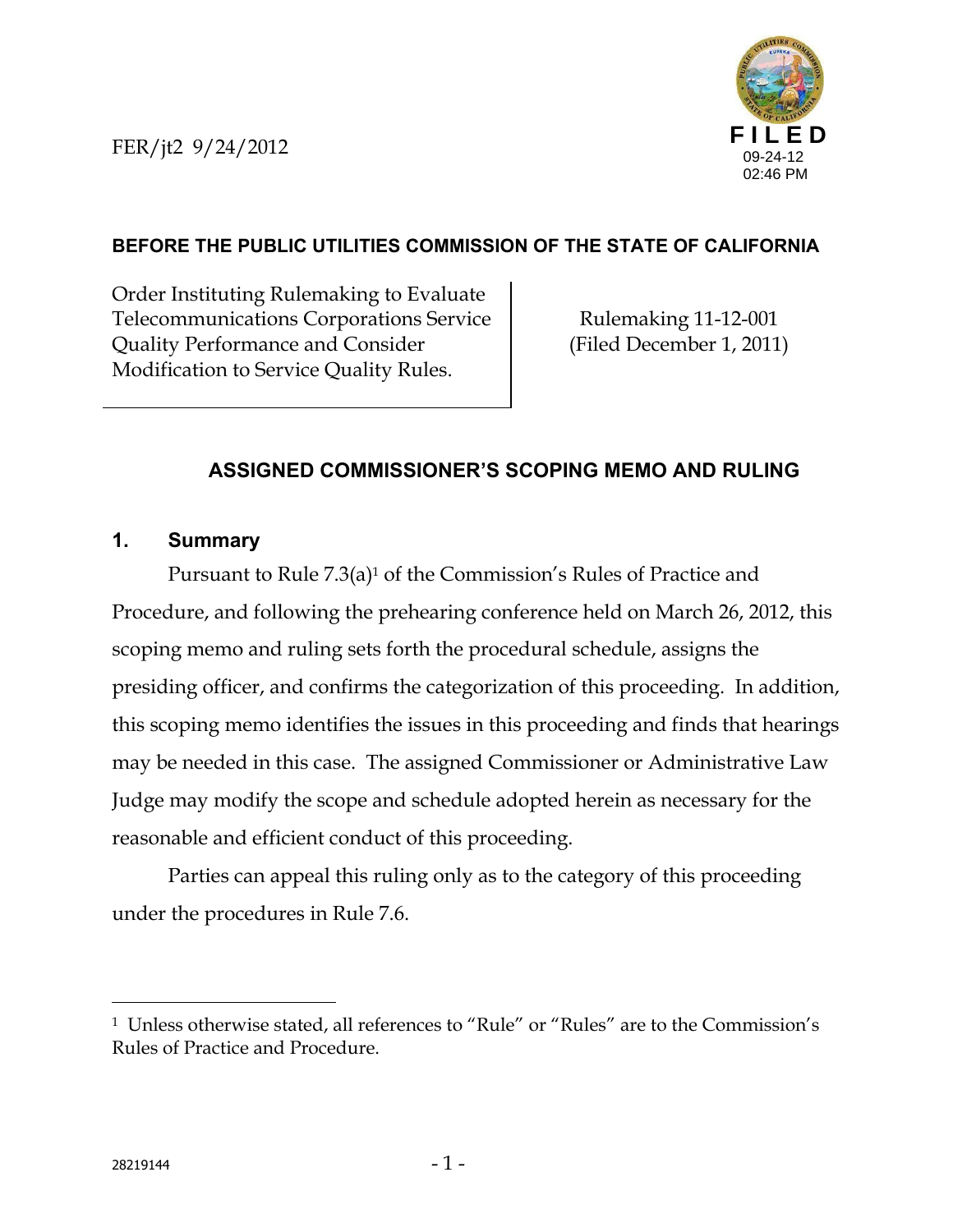## **2. Background**

 $\overline{a}$ 

In 2009, Decision (D.) 09-07-019 adopted General Order (GO) 133-C, which revised the Commission's service quality rules, measures and standards for telecommunications carriers previously established under GO 133-B. In that decision, the Commission adopted five minimum service quality measures for installation, maintenance and operator answer time for local exchange telephone service. The goal of these service quality measures was to ensure that telecommunications carriers provide relevant information to the Commission so that it may adequately protect California customers and the public interest. All of the GO 133-C service quality measures apply to rural telephone companies regulated under rate-of-return regulations commonly known as General Rate Case Incumbent Local Exchange Carriers (GRC ILECs). Only three of the measures -- Customer Trouble Reports, Out-of-Service Report and Answer Time -- are applicable to ILECs and facilities-based Competitive Local Exchange Carriers (CLECs) with 5,000 or more customers regulated under the Uniform Regulatory Framework (URF).2 Resellers, Wireless, and Voice Over Internet Protocol/Internet Protocol (VoIP/IP)-enabled carriers are not subject to GO 133-C reporting.

In March 2011, the Commission's Communications Division (CD) prepared a report pursuant to GO 133-C § 7 regarding the quality of telephone service provided by wire line telephone companies in 2010. The report, *Telephone Carrier Service Quality for the Year 2010*, was distributed to the Commissioners and

<sup>2</sup> D.09-07-019 at 3-5, 54, 57. A URF CLEC with less than 5000 customers and authorized as a Carrier of Last Resort is required to report Customer Trouble Report, Out-of-Service Report and Answer Time.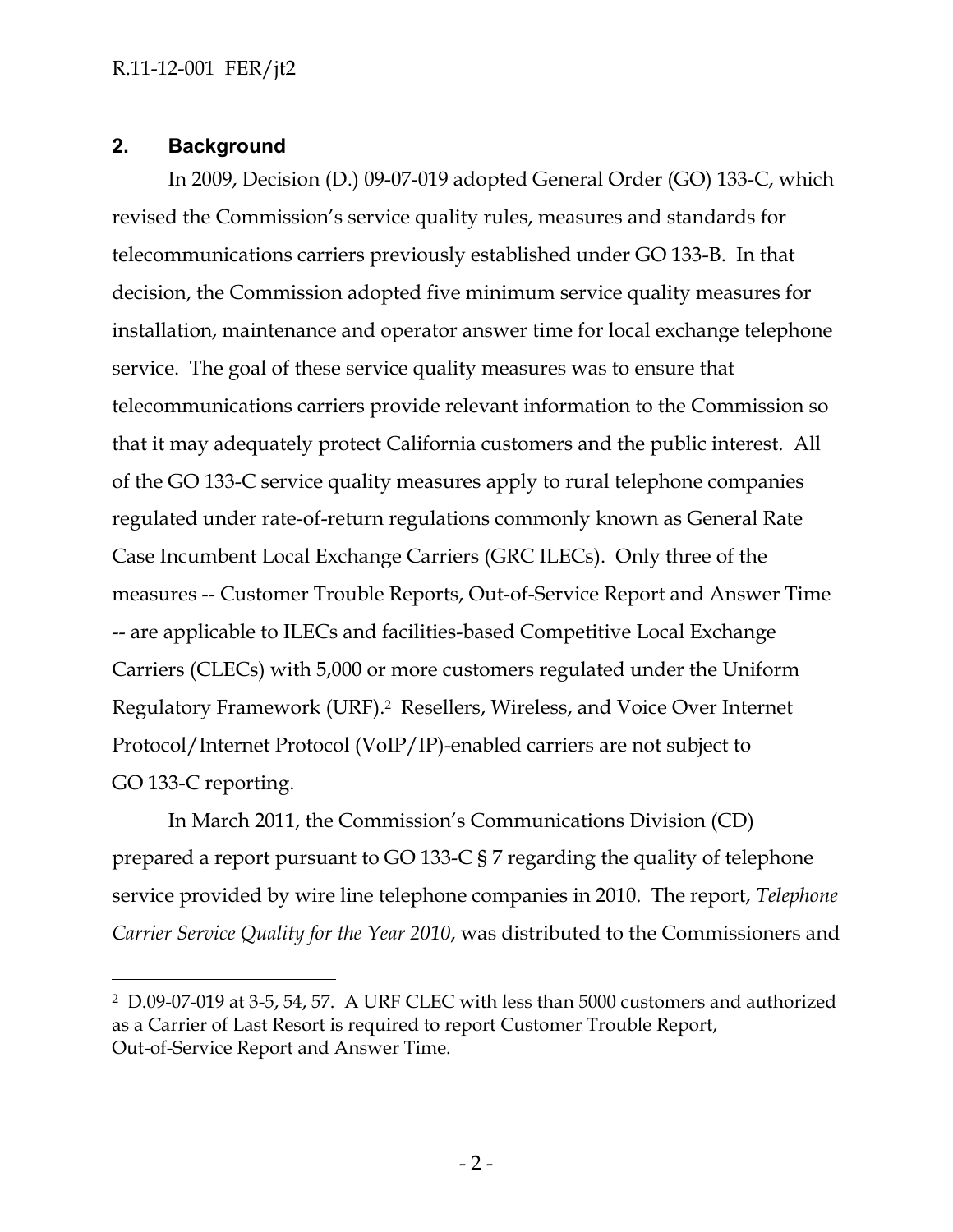the California Legislature and was attached to the order initiating this proceeding. The findings and conclusions in the report were based on the GO 133-C service quality measures submitted by a total of 27 telephone carriers: the four URF ILECs, eight URF CLECs, and 15 GRC ILECs. The report also addressed the responses of Pacific Bell Telephone Company dba AT&T California (AT&T) and Verizon California Inc. (Verizon) to the severe winter storms that caused widespread service outages in Southern California during the months of December 2010 and January 2011.

On December 1, 2011, the Commission opened Rulemaking (R.) 11-12-001 to review telecommunications carriers' performance in meeting GO 133-C service quality performance standards. In addition, the Order Instituting Rulemaking (OIR) stated the Commission's intention to assess whether the existing GO 133-C service quality standards and measures meet the goals of the Commission, are relevant to the current regulatory environment and market, and whether there is a need to establish a penalty mechanism for future substandard service quality performance. The OIR established deadlines for the filing of comments, reply comments, and motions for hearing, and the assigned Administrative Law Judge (ALJ) approved brief extensions to the filing dates provided in the OIR. 12 parties or groups of parties filed timely opening comments, and 13 parties or groups of parties filed timely reply comments. The prehearing conference (PHC) in this proceeding was held on March 26, 2012. In June and July, parties filed additional information in response to an ALJ ruling issued on May 18, 2012. This Scoping Memo and Ruling establishes the scope and schedule for initial activities within this proceeding.

- 3 -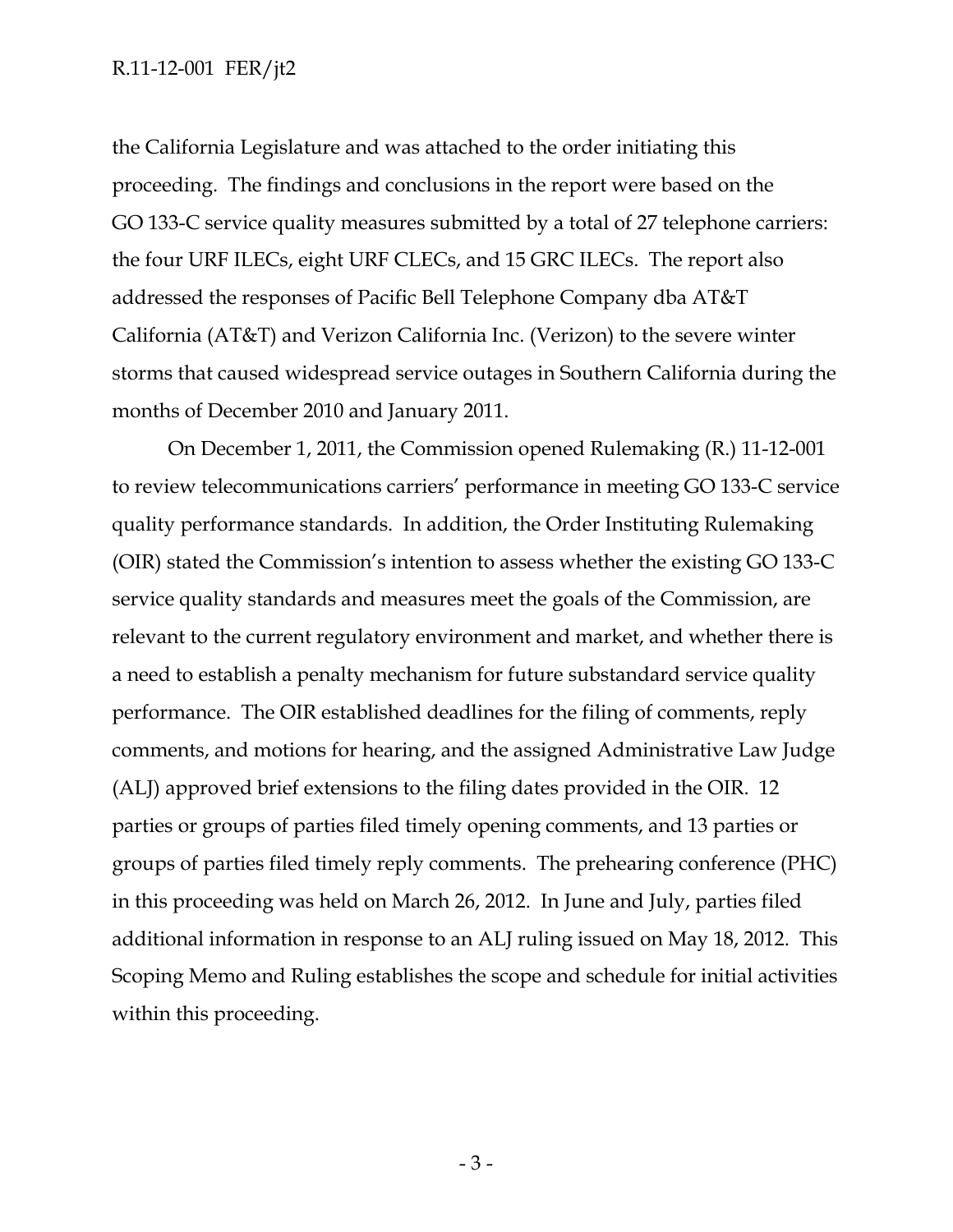#### **3. Categorization and Need for Hearings**

Rule 7.1(d) requires that an OIR preliminarily determine the category of the proceeding and the need for hearing. The Commission preliminarily categorized this OIR as quasi-legislative, as defined in Rule 1.3(d), and determined that no evidentiary hearings are needed. The OIR directed any party objecting to these preliminary determinations to state objections in opening comments on the OIR. Some parties stated in their opening comments or at the PHC held in this proceeding on March 26, 2012, that they believed hearings might be necessary to resolve several factual and policy issues within this proceeding.

This scoping memo confirms the Commission's preliminary categorization of this proceeding as quasi-legislative. This determination is appealable under the provisions of Rule 7.6. This scoping memo changes the preliminary determination that hearings will not be needed in this proceeding, finding that hearings may be necessary.

#### **4. Scoping Memo**

-

#### **4.1. Scope of the Proceeding**

The OIR that launched this rulemaking enumerated and asked for feedback on many issues that could be considered within the scope of this proceeding. The potential scope of this proceeding outlined in the OIR is broad, calling for a review of existing service quality reporting requirements,<sup>3</sup> an assessment of telecommunications corporations' performance on the service

<sup>3</sup> R.11-12-001 at 12. *See also* R.11-12-001 at 13, question 1.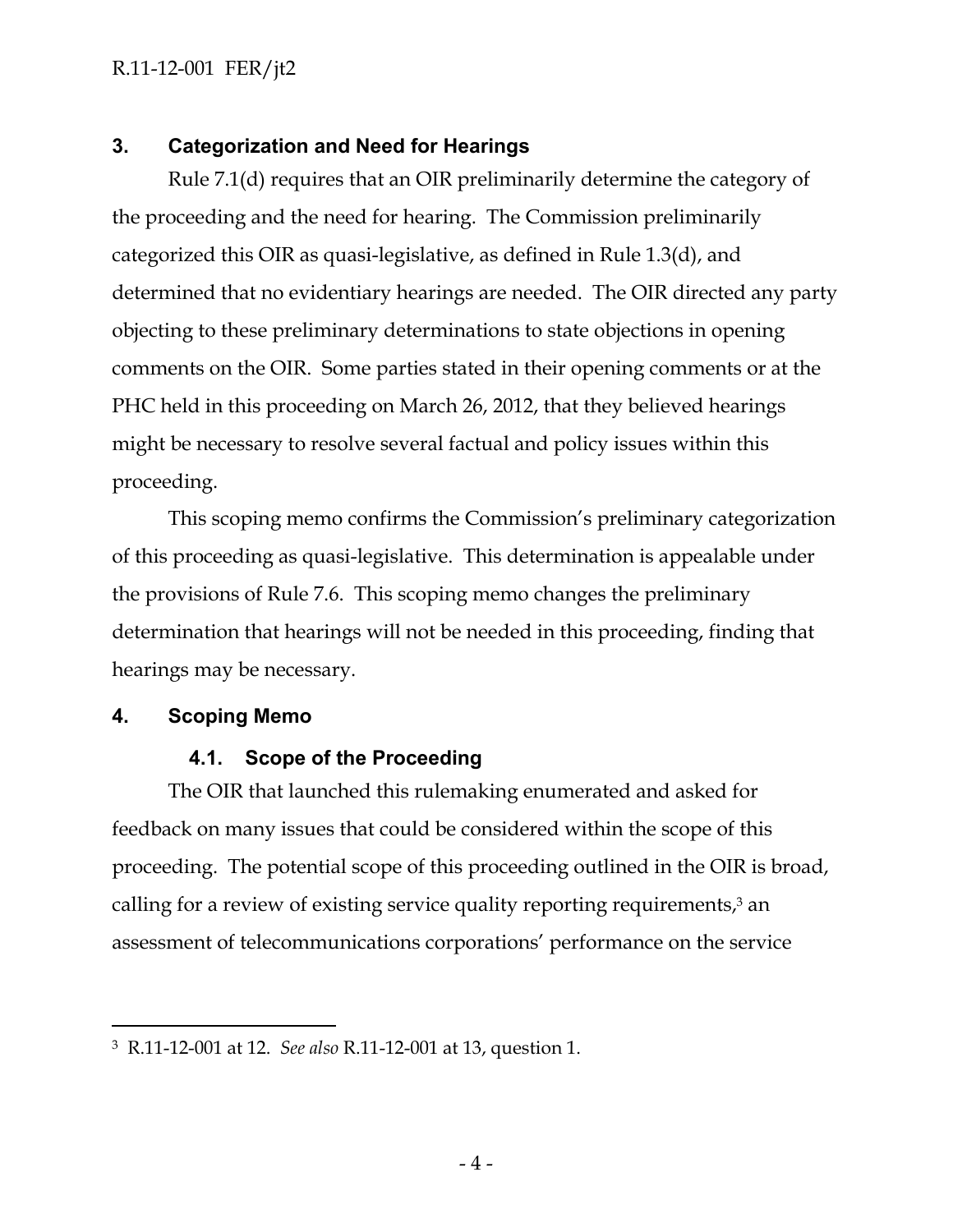quality standards adopted in GO 133-C,<sup>4</sup> and a determination of the need for these or other reporting requirements, standards, and/or associated enforcement mechanisms in the future.<sup>5</sup> In addition, the OIR suggested several related issues potentially within the scope of this proceeding, including an assessment of the condition and maintenance of telecommunications facilities,<sup>6</sup> and an examination of telecommunications corporations' internal policies and practices that could affect the quality of service experienced by consumers.7 The OIR further allowed for the scope of this proceeding to include various technological approaches to providing voice telecommunications services, including the use of wire line, wireless, and potentially other ways of accessing voice services through the telecommunications network.8 This ruling provides further guidance to focus parties' participation at the outset of this proceeding.

The Commission has a statutory duty to ensure that telephone corporations provide customer service that meets reasonable statewide service quality standards including, but not limited to, standards regarding network technical quality, customer service, installation, repair and billing. (D.09-07-019 *at* 12, Pub. Util. Code § 2896.) The Commission also has a responsibility to ensure that services overseen by this Commission are provided in a manner

-

<sup>4</sup> R.11-12-001 at 12. *See also* R.11-12-001 at 13, question 3; at 14, question 9; and at 15, question 16.

<sup>5</sup> R.11-12-001 at 13, questions 2, 4, 5, 6, 7, and 8; *see also* at 14, questions 10, 13, and 14.

<sup>6</sup> R.11-12-001 at 15, question 17.

<sup>7</sup> R.11-12-001 at 14, questions 11, 12, and 15.

<sup>8</sup> R.11-12-001 at 14, questions 8 and 13.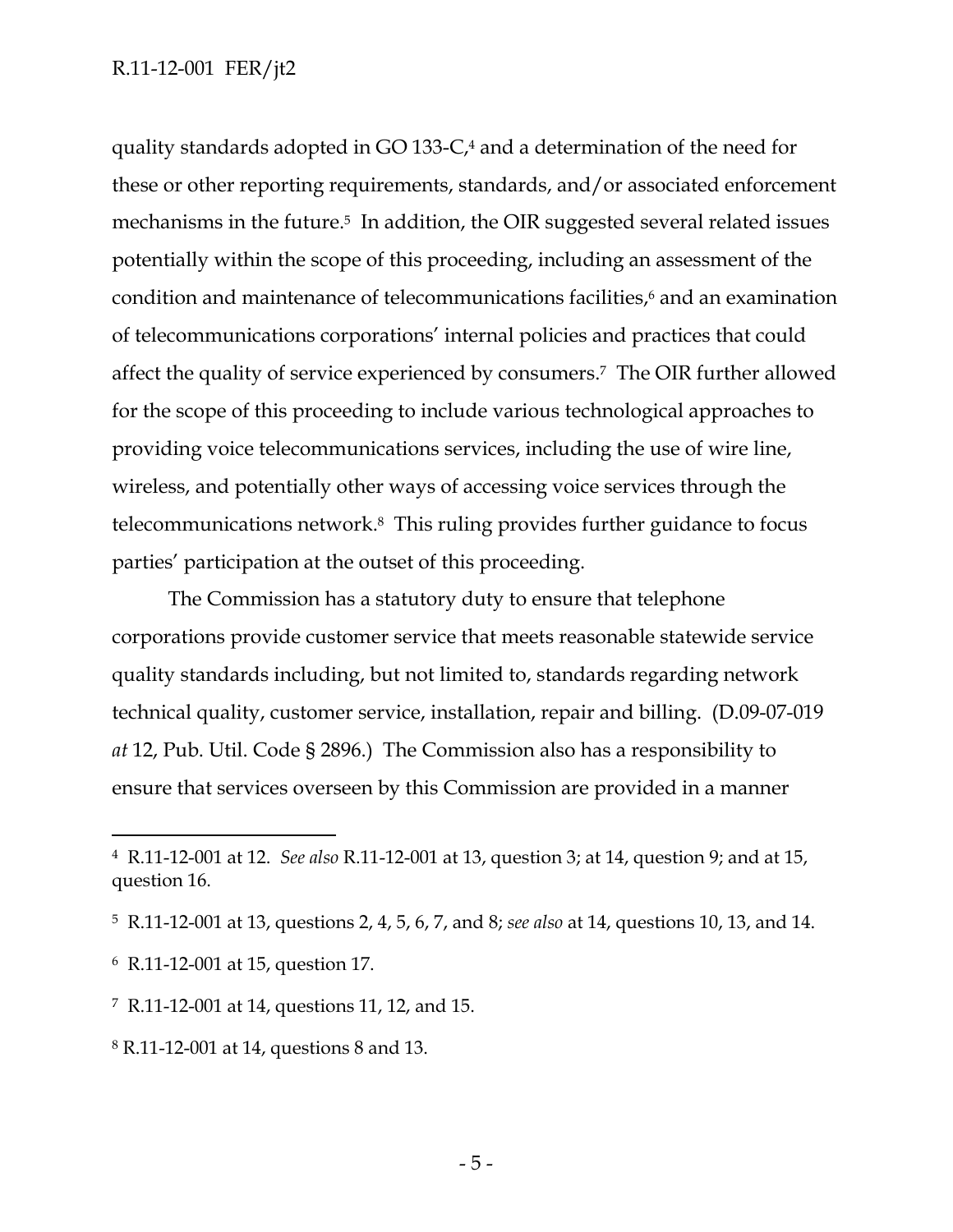consistent with public safety. In D.09-07-019, the Commission found that competition in the California telecommunications market should provide an incentive for carriers to provide high quality service to their customers. Specifically, the Commission stated that "URF carriers operate in competitive markets that provide greater external pressure to ensure service quality and customer satisfaction."9 This finding provided support for the Commission's determination in 2009 that only minimal service quality standards should be needed to meet the Commission's responsibility to ensure customers receive adequate service quality. One possible conclusion that could be drawn from the service quality results contained in the March 2011 CD report is that existing competitive forces and minimal standards are not sufficient to provide the service quality the Commission is required to ensure, and the level of public safety the Commission is committed to upholding.

Consistent with the Commission's statutory responsibilities in this area and with the goals established in the OIR, the scope of the current phase of this proceeding includes:

- 1. Examination of past and current carrier service quality performance and the factors (including but not limited to condition of facilities, infrastructure investment policies, and internal procedures and practices for maintenance and emergency response) that influence each company's performance.
- 2. Assessment of the safety implications of carriers' service quality performance, for example, access to reliable and consistent service throughout areas served.

-

<sup>9</sup> R.09-07-019 at 40-41 and Finding of Fact 31.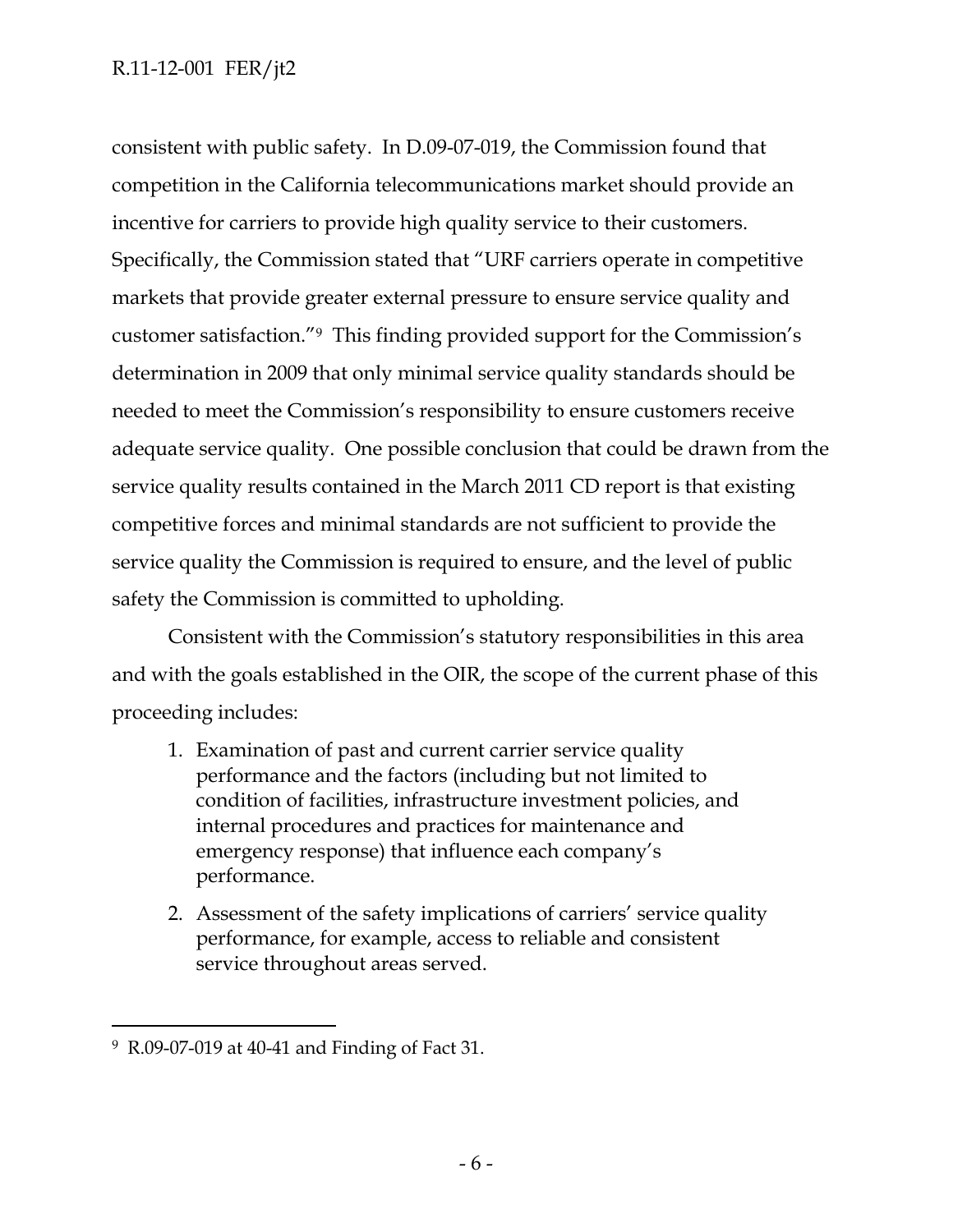-

- 3. Evaluation of the existing service quality standards to determine:
	- a. their relevance in the current regulatory environment;
	- b. their usefulness in providing customers with information that assists in making informed communications service purchase decisions; and
	- c. their usefulness in ensuring adequate service quality for, and meeting the safety needs of, California customers.
- 4. Determination of the need for new or modified service quality standards and the development of those standards, if any are found to be needed to meet the level of service required by Pub. Util. Code § 451, as well as to support Commission requirements to provide adequate service quality and support public safety.
- 5. Clarification and standardization of the calculation of reported service quality measures.
- 6. Determination of the need for enforcement mechanisms and/or penalties tied to underperformance on any service quality standards retained or developed within this proceeding.
- 7. Assessment of the appropriateness of and need for reporting requirements during emergency situations, and development of such reporting requirements.
- 8. Any additional issues that may be referred to this proceeding from R.09-06-01910 or other Commission proceedings, including, as appropriate, any service quality requirements for providers of residential basic telephone service, as ultimately defined in that proceeding.

At this time, a central focus of this proceeding is on service quality for voice communications services provided to customers. An assessment of the

<sup>&</sup>lt;sup>10</sup> The ongoing High-Cost Fund B proceeding in which the Commission is examining the definition of basic voice service.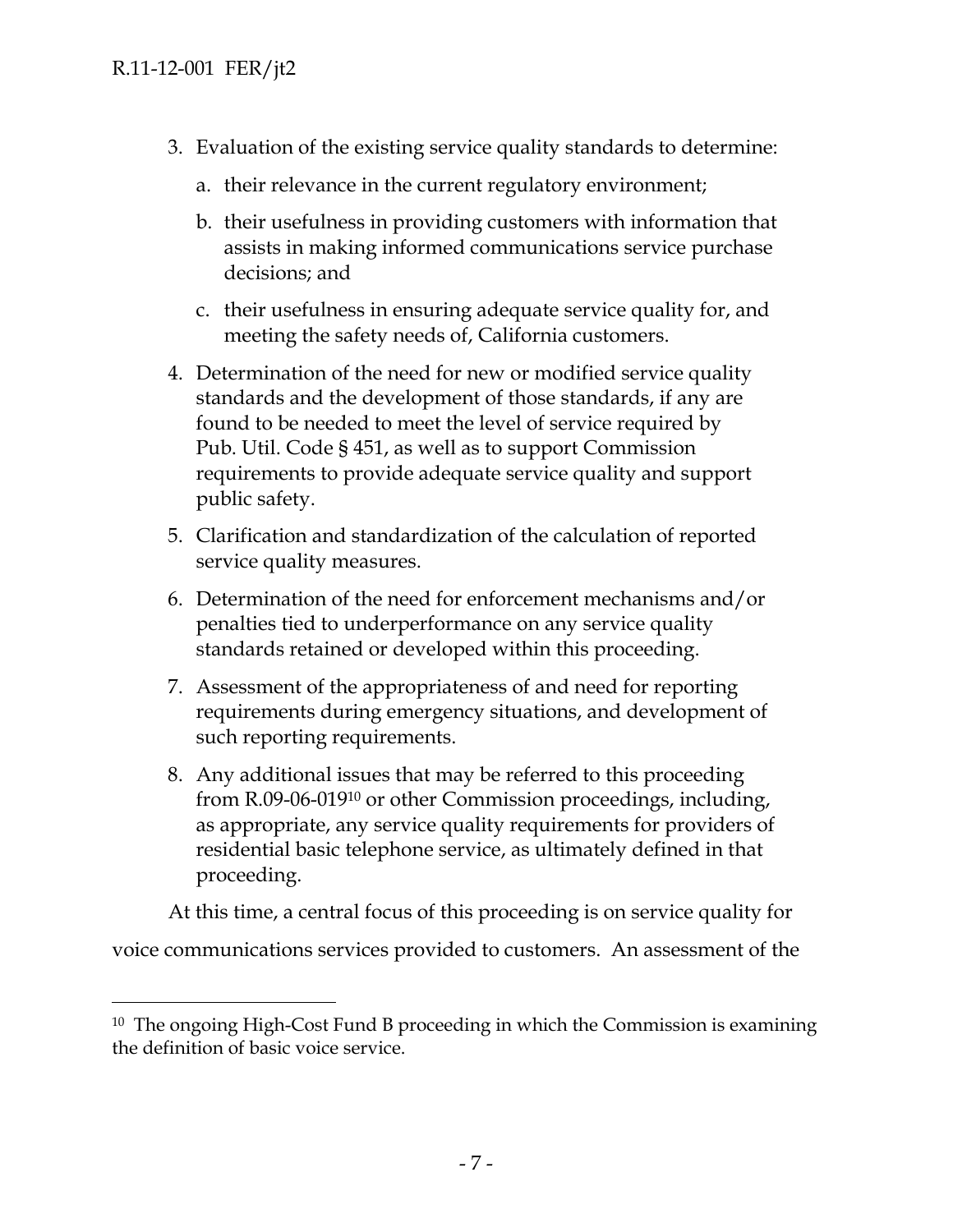quality of other services provided to retail customers, as well as service to wholesale customers, are also within the scope of this proceeding. In addition, depending on the definition of basic telephone service adopted in R.09-06-019, issues related to service quality for all carriers wishing to offer residential basic telephone service may be addressed this proceeding. Additional issues related to the applicability of service quality rules or standards to telecommunications services provided via different technological platforms may be addressed now or in a future phase of this proceeding, or in a successor proceeding, as appropriate.

The scope of this proceeding encompasses any information reasonably necessary for the Commission to make findings on the issues discussed in this section or in the preliminary scope section of the OIR. The assigned Commissioner and/or ALJ may make any revisions or provide further direction regarding the scope of this proceeding and the manner in which issues shall be addressed, as necessary for a full and complete development of the record.

## **4.2. Focus of Initial Activities**

Within the scope of the proceeding outlined above, initial activities will focus on the following questions. For the purposes of this proceeding, the phrase "quality service" means that a customer can place and receive calls, customers can access E911, and calls are free of static or other noise.

- 1. Are telecommunications facilities being appropriately maintained to ensure quality service is being, and will continue to be, provided to retail and wholesale customers?
	- a. What is the current condition of AT&T and Verizon's facilities and infrastructure, including but not necessarily limited to fiber and legacy copper components of the telecommunications network?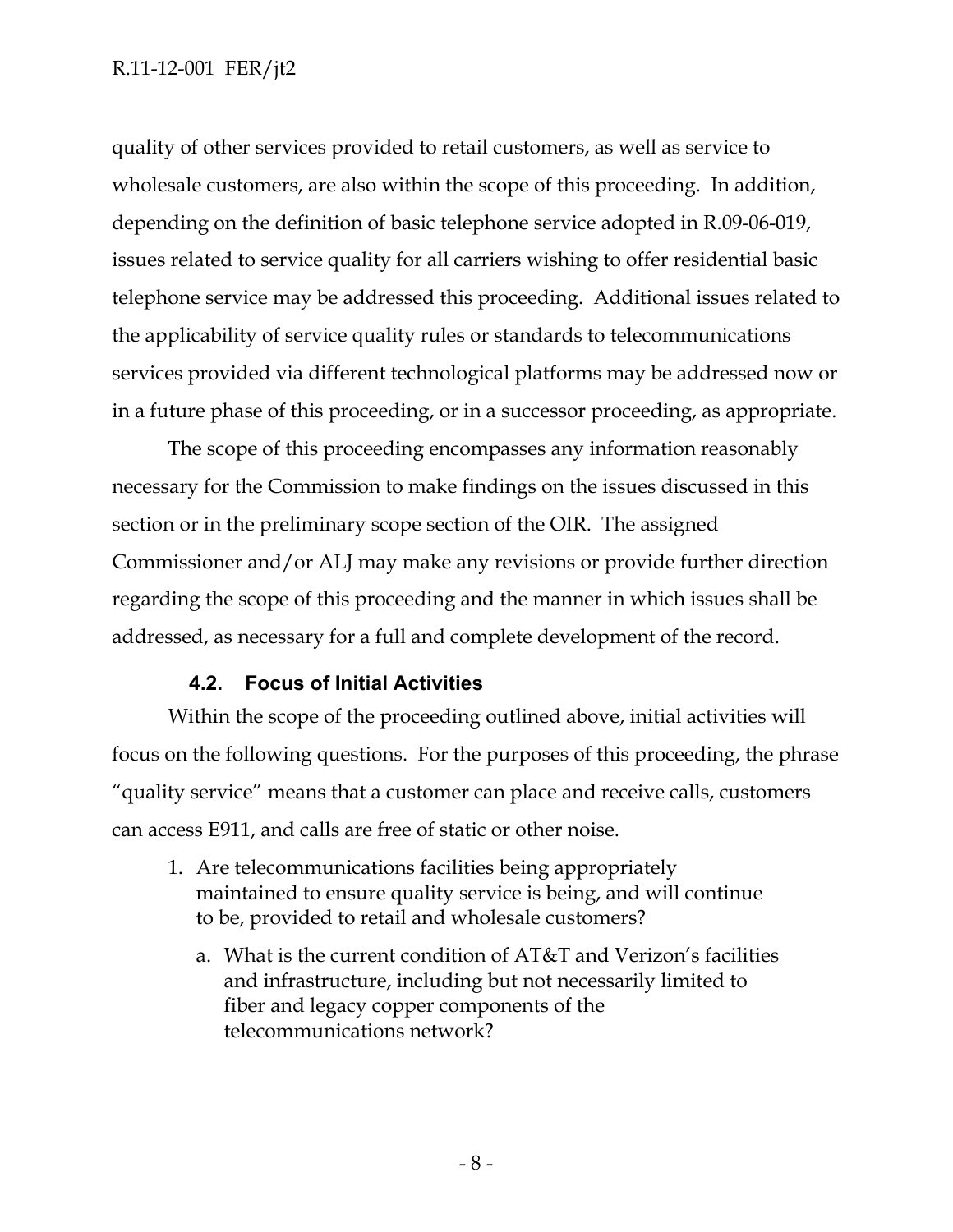-

- b. What actions are AT&T and Verizon taking to ensure that their facilities are maintained at a level that ensures customers receive quality service?
- c. Are AT&T and Verizon investments in their facilities and infrastructure adequate to ensure that customers receive quality service?
- 2. How have telecommunications corporations performed since 2009 relative to the service quality standards adopted in GO 133-C?
	- a. How does performance since 2009 compare to performance on the same or similar measures before the adoption of GO 133-C?
	- b. To the extent that some telecommunications corporations (e.g. AT&T and Verizon) have not met existing standards for telecommunications services, what led to these failures?
	- c. To the extent that some telecommunications corporations have met or exceeded these standards, what factors may explain this performance?
- 3. Are telecommunications companies providing reliable telecommunications services of sufficient quality to ensure public safety and meet their obligations under state law<sup>11</sup> and Commission directives?
	- a. What company business practices (including but not limited to investment planning, procedures for handling of problem tickets, and repair prioritization guidelines) affect the service quality experienced by customers receiving residential basic telephone service, as well as other types of customers?

<sup>11</sup> For example, Public Utilities Code Section 451 requires that telecommunications carriers provide a level of service "…as necessary to promote the safety, health, comfort, and convenience of its patrons…and the public."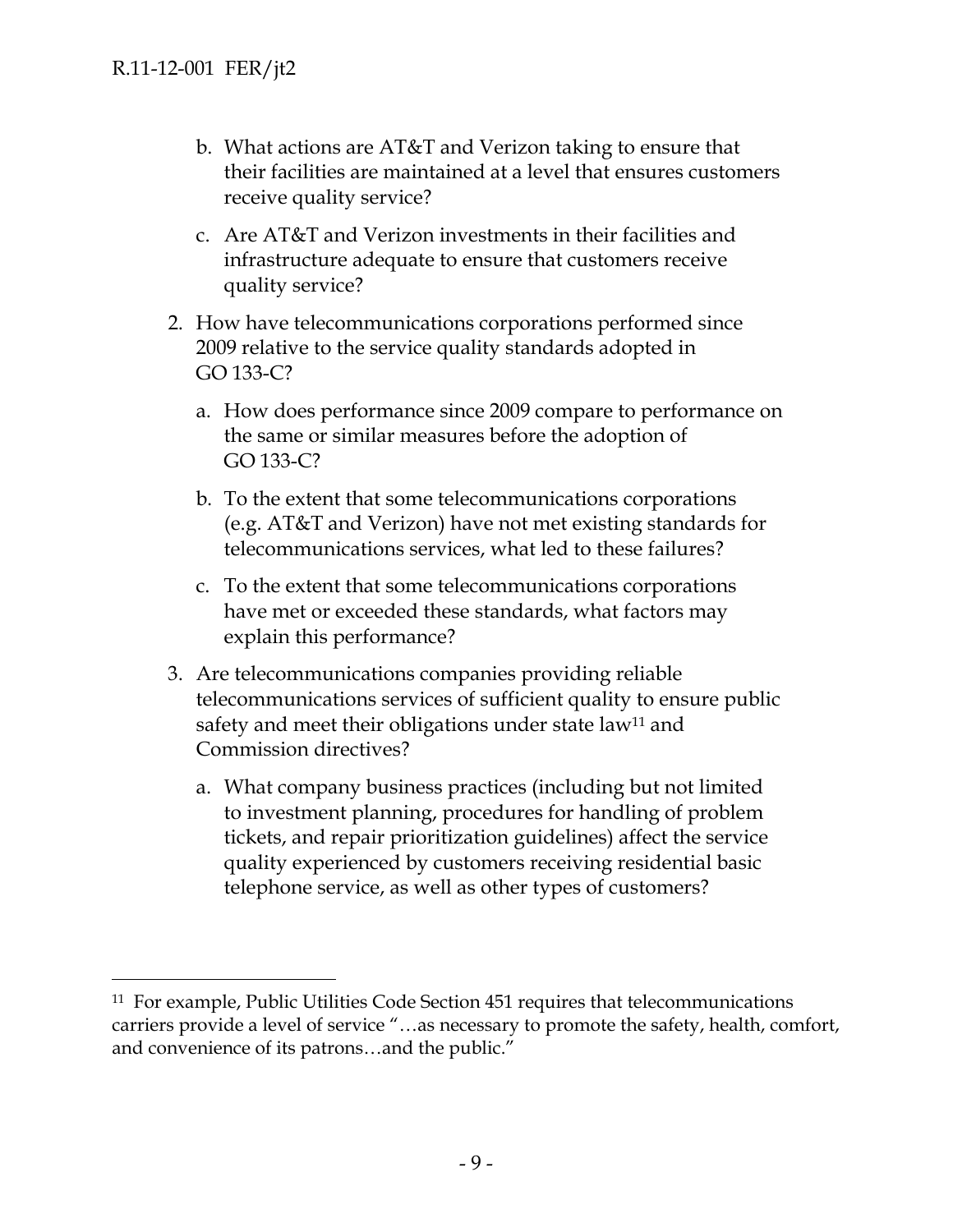-

- b. How do business practices affect the quality experienced by different types of customers (e.g., residential vs. business, retail vs. wholesale, etc.)?
- c. What best practices and engineering and design standards could improve the service quality and reliability of telecommunications services?
- d. What best practices and engineering and design standards have been developed and/or adopted regarding network reliability since the Federal Communications Commission (FCC) adopted National Outage Reporting System (NORS) reporting in 2004?12
- e. What, if any, of these best practices or standards should the utilities consider using to improve service quality, or should be adopted for use by utilities?
- 4. Are existing service quality standards and reporting requirements reasonable, appropriate, and/or sufficient to ensure that California consumers receive adequate service and support public safety?
	- a. If not, are more or fewer reporting requirements or standards needed?
	- b. Are current reporting exceptions for emergency situations appropriate? If not, what reporting requirements should apply during emergency situations?
	- c. What modifications (additions, deletions, or changes) should be made to existing service quality standards and reporting requirements?
	- d. How should service quality measures (new or existing) be calculated to ensure consistency across carriers and services?

<sup>&</sup>lt;sup>12</sup> The FCC states that as a result of NORS, they have been able to identify problems, both company specific and network overall, and worked with carriers to develop best practices. *See* FCC 12-22 ¶¶ 13-14 re: VoIP and NORS.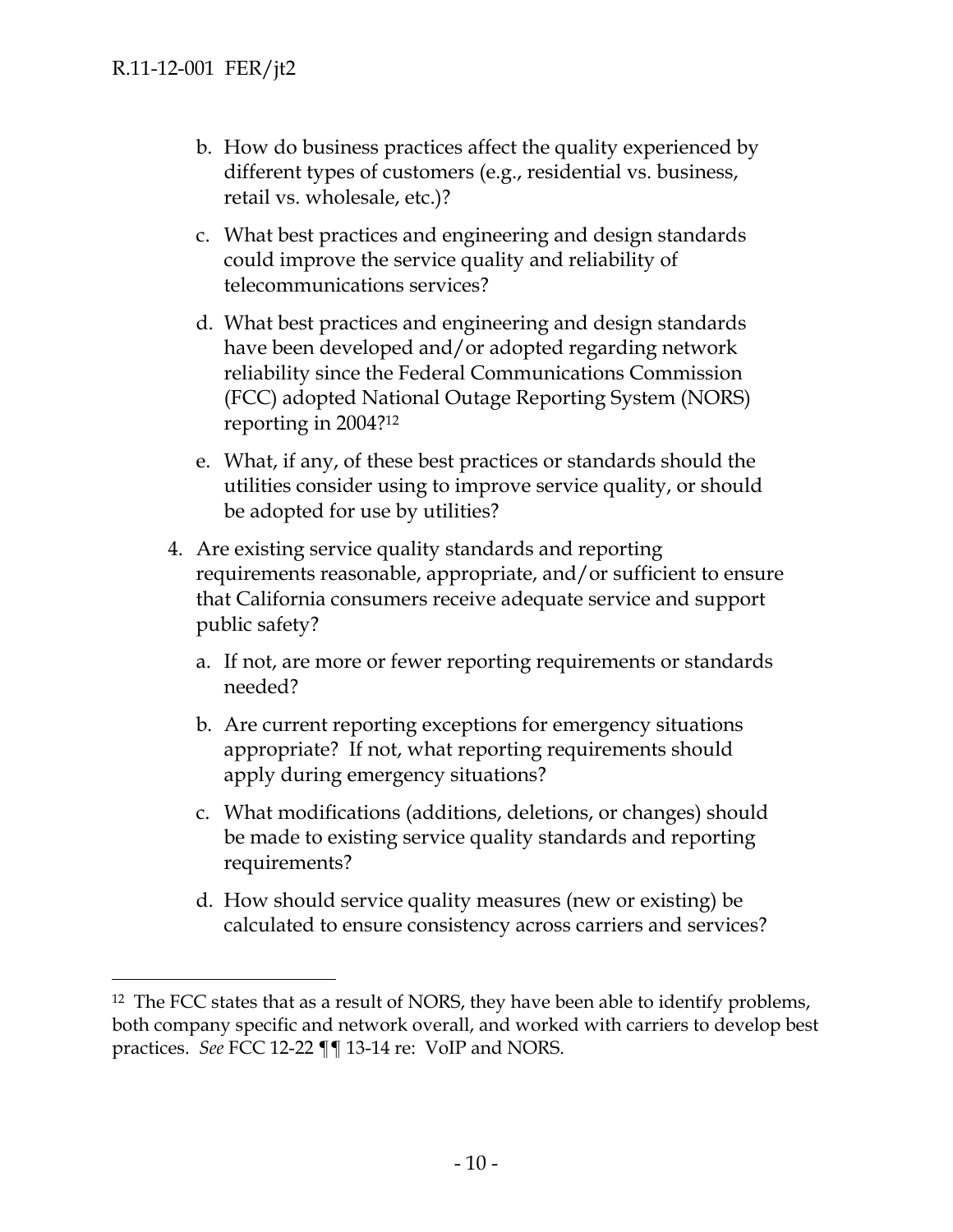- 5. If new service quality standards are adopted or existing standards are maintained, should enforcement mechanisms such as penalties apply when telecommunications carriers fail to meet those standards?
	- a. If so, what enforcement mechanisms (penalties, citation programs, other) should be adopted?

An immediate focus of this proceeding will be on residential basic telephone services, and on those parts of the telecommunications network that support those services. The Commission may also make findings on issues related to other types of services and/or services provided via different technological platforms, to the extent that the record of this proceeding indicates such findings are appropriate. To facilitate this, information on various telecommunications services and platforms may be collected. This broad approach will ensure that the Commission has adequate information about various types of providers and their services to accurately assess service provided to different types of customers, and to enable comparisons between the service quality experienced by all, regardless of their location within the state (e.g., rural or urban) and the technology used to serve them.

In order to make findings on these issues, this proceeding will include written comments and workshops. Because several of the issues described above raise factual, technical, legal, and policy questions, this proceeding may also include testimony, hearings, and/or briefing, as appropriate. I anticipate that a detailed study of telecommunications network infrastructure, to be conducted within this proceeding by an independent consultant under a contract managed by Commission staff, will provide substantial information relevant to these questions. This study will inform a future determination on whether hearings are needed.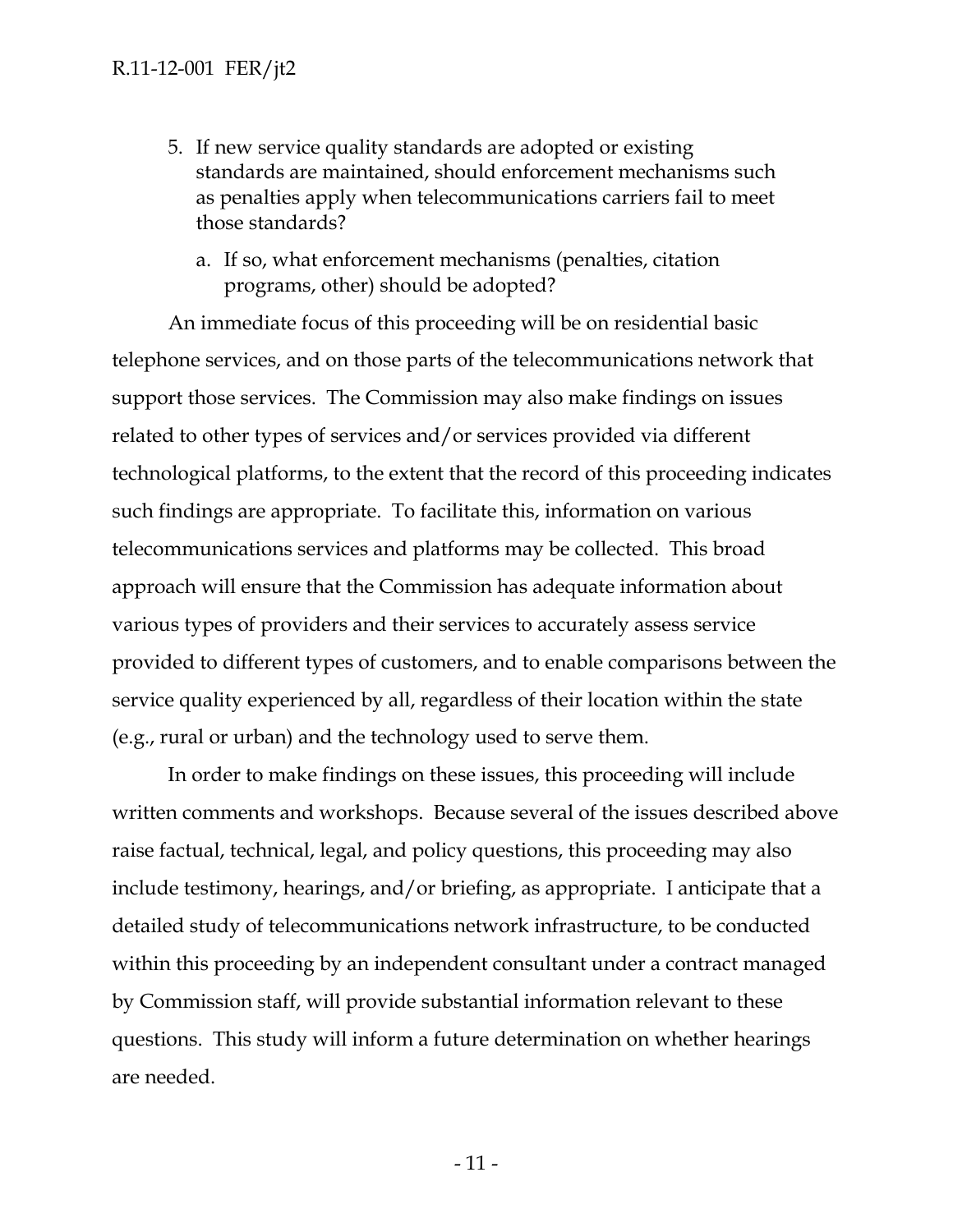$\overline{a}$ 

#### **5. Evaluation of Carrier Facilities**

In order to maintain acceptable levels of service quality for California customers, it is necessary to ensure that carriers have access to an adequate network of infrastructure. Without ubiquitous functional infrastructure that is adequately maintained, services provided to customers will degrade. In extreme cases,facilities failures will lead to a complete loss of service, including E911, to customers served by those facilities. 13 As a part of our review of the factors that may affect service quality, Communications Division shall oversee an examination of carriers' facilities. This examination will focus on the facilities of AT&T and Verizon, and will be conducted by an independent consultant under a contract managed by Commission staff. I expect that this study will be a foundational activity in this proceeding, providing valuable information that will assist parties and the Commission in addressing the issues within the scope as outlined above.

This examination is likely to include, but may not be limited to, physical inspection of network facilities throughout the state and a review of carrier policies, procedures, and documents. Policies and procedures related to investment, maintenance, and problem ticket response will be assessed, among other subjects. The Communications Division will select a qualified team to conduct the examination via a Request for Proposal (RFP), and will manage the resulting study contract. AT&T and Verizon, as the largest carriers in the state and the ones whose facilities will be examined, shall evenly split the costs of this examination, and will reimburse the Commission's costs for this study. At this

<sup>&</sup>lt;sup>13</sup> According to CD staff, service disruptions apparently caused by infrastructure failures have already been experienced in some (especially rural) parts of the state.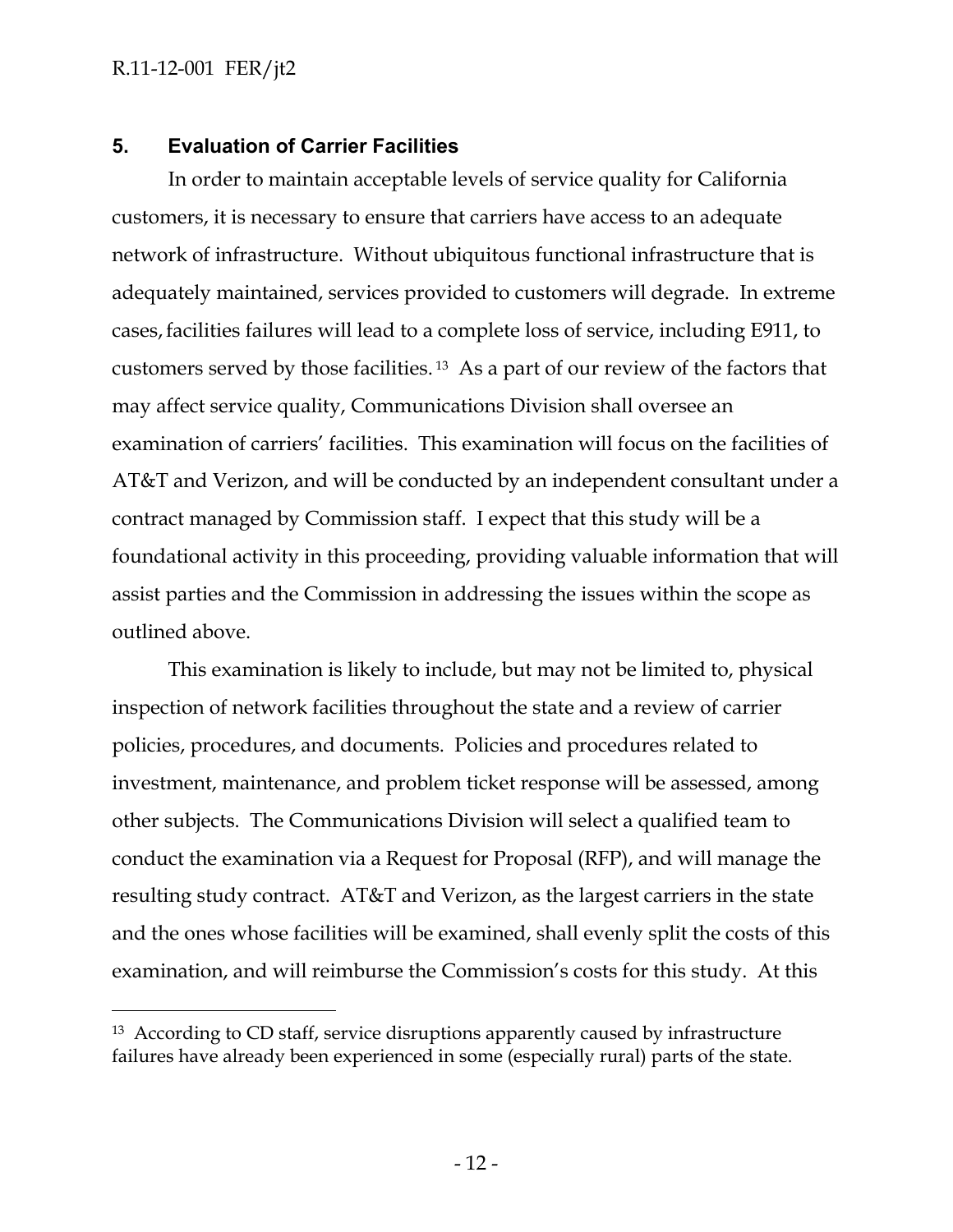time, I anticipate that the cost of this study will not exceed \$1 million. The amount of funding needed may be increased through a ruling if necessary once bids are received on an RFP for the study. I intend to place this funding requirement on a future Commission agenda for confirmation of the funding mechanism.

## **6. Schedule**

The schedule for the initial activities in this proceeding is outlined in the following table.

| Date                | <b>Activities</b>                                                                                                                                                       |
|---------------------|-------------------------------------------------------------------------------------------------------------------------------------------------------------------------|
| January 31, 2012    | Opening comments filed and served.                                                                                                                                      |
| March 1, 2012       | Reply comments filed and served.                                                                                                                                        |
| March 15, 2012      | Requests for evidentiary hearings filed and served.                                                                                                                     |
| March 26, 2012      | <b>Prehearing Conference</b>                                                                                                                                            |
| March 30, 2012      | Responses to requests for hearing due (filed and served)                                                                                                                |
| May 18, 2012        | ALJ ruling requesting data and comments                                                                                                                                 |
| June 14, 2012       | Comments on May 18th ALJ ruling due (filed and<br>served)                                                                                                               |
| July 13, 2012       | Reply comments on May 18th ALJ Ruling due (filed and<br>served)                                                                                                         |
| September 2012      | Scoping memo issued                                                                                                                                                     |
| Fall 2012           | Workshop on Scope for and Structure of an examination<br>of AT&T and Verizon Facilities                                                                                 |
| End of 2012         | Issuance of an RFP on evaluation of AT&T and Verizon<br>facilities and other factors contributing to<br>telecommunications service quality experienced by<br>customers. |
| First quarter 2013  | Hiring of consultant for an examination of AT&T and<br><b>Verizon Facilities</b>                                                                                        |
| Fourth Quarter 2013 | Distribution of Consultant Evaluation Report                                                                                                                            |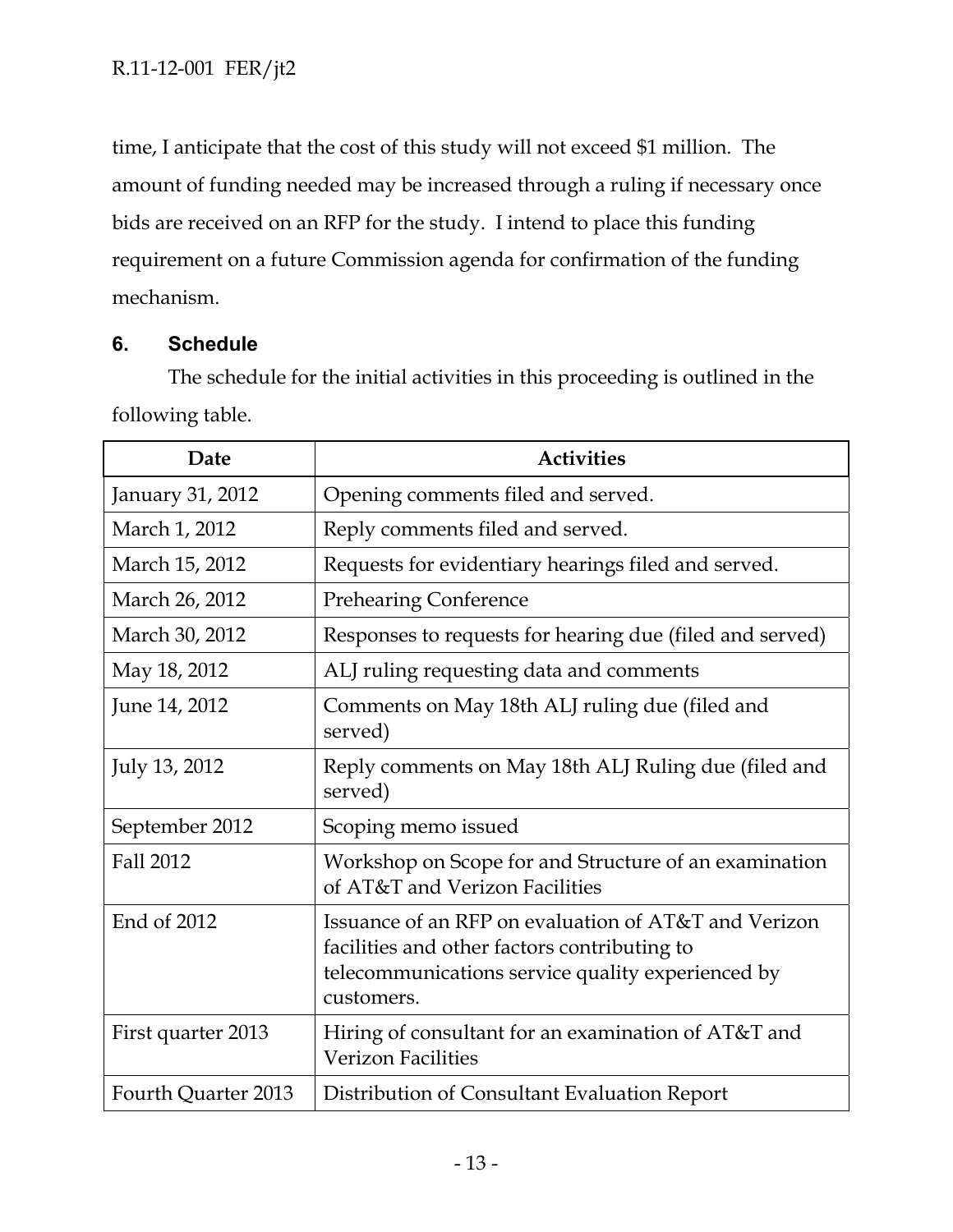| of Report          | 30 days after issuance   Comments on consultant report filed and served       |
|--------------------|-------------------------------------------------------------------------------|
| of Report          | 60 days after issuance   Reply comments on consultant report filed and served |
| of Report          | 60 days after issuance   Motions for hearings due                             |
| Spring/Summer 2014 | Testimony, Hearings, and/or Briefing, as appropriate                          |
| Fall 2014          | <b>Estimate for a Proposed Decision</b>                                       |

The assigned Commissioner and/or ALJ may modify the scope and schedule provided herein as necessary for the reasonable and efficient conduct of this proceeding.

Several parties articulated in comments, motions, and at the PHC that hearings may be needed on a variety of issues. I decline to formally schedule hearings at this time; the specific subjects appropriate for hearings are more appropriately determined after the issuance of a report on AT&T and Verizon facilities. As provided in the schedule above, if any parties wish to request evidentiary hearings after distribution of the Evaluation Report, they may file a motion requesting hearings. Such a motion shall:

- (1) Identify each area of relevant factual inquiry requiring a hearing; and
- (2) Identify each material contested issue of fact on which hearings should be held (explaining, as necessary, why the issue is material).

These motions shall also contain requests for briefing, if any, along with an explanation of what issues the parties believe are appropriate for briefing and why. If any party formally requests evidentiary hearings and/or briefing as specified here, I will consider that request and inform parties of whether such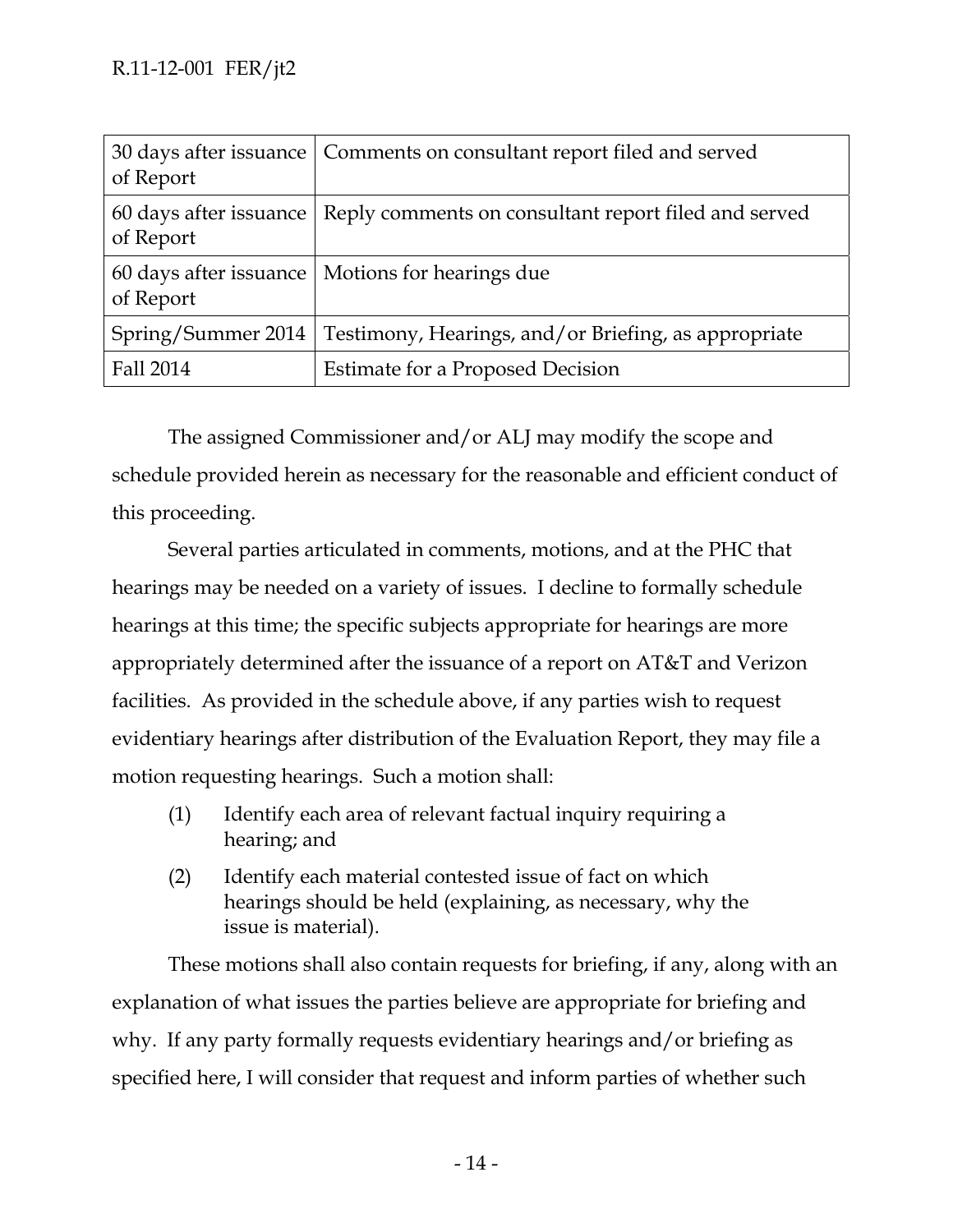hearings or briefing will be scheduled, and, if so, the dates for those activities. A determination on the need for further procedural measures, including the scheduling of technical workshops and/or evidentiary hearings, will be made in one or more rulings issued by the assigned Commissioner or assigned ALJ.

Pursuant to the authorization conferred by Pub. Util. Code § 1701.5(b), it is expected that this proceeding will be completed within 24 months from the date of this scoping memo. The OIR presents many complex issues, and it is therefore reasonable to adopt a 24-month timeframe for its completion. If additional phases of this OIR prove necessary, a subsequent scoping memo may establish the scope and schedule of those phases.

## **7. Common Outline for Comments and Briefs**

Parties shall use a common outline for all comments and briefs. The outline is to be developed jointly by the parties. Parties may bring any unresolved disputes regarding the outline to the attention of the ALJ at least 15 days before the due date for the relevant filing.

## **8. Assignment of Proceeding and Presiding Officer**

Mark J. Ferron is the assigned Commissioner and Jessica T. Hecht is the assigned ALJ in this proceeding. Pursuant to Rule 13.2(c), the assigned Commissioner is the Presiding Officer in a quasi-legislative proceeding.

## **9. Ex Parte Communications**

Pursuant to Rule 8.2(a), *ex parte* communications will be allowed in this quasi-legislative proceeding without restriction or reporting requirements.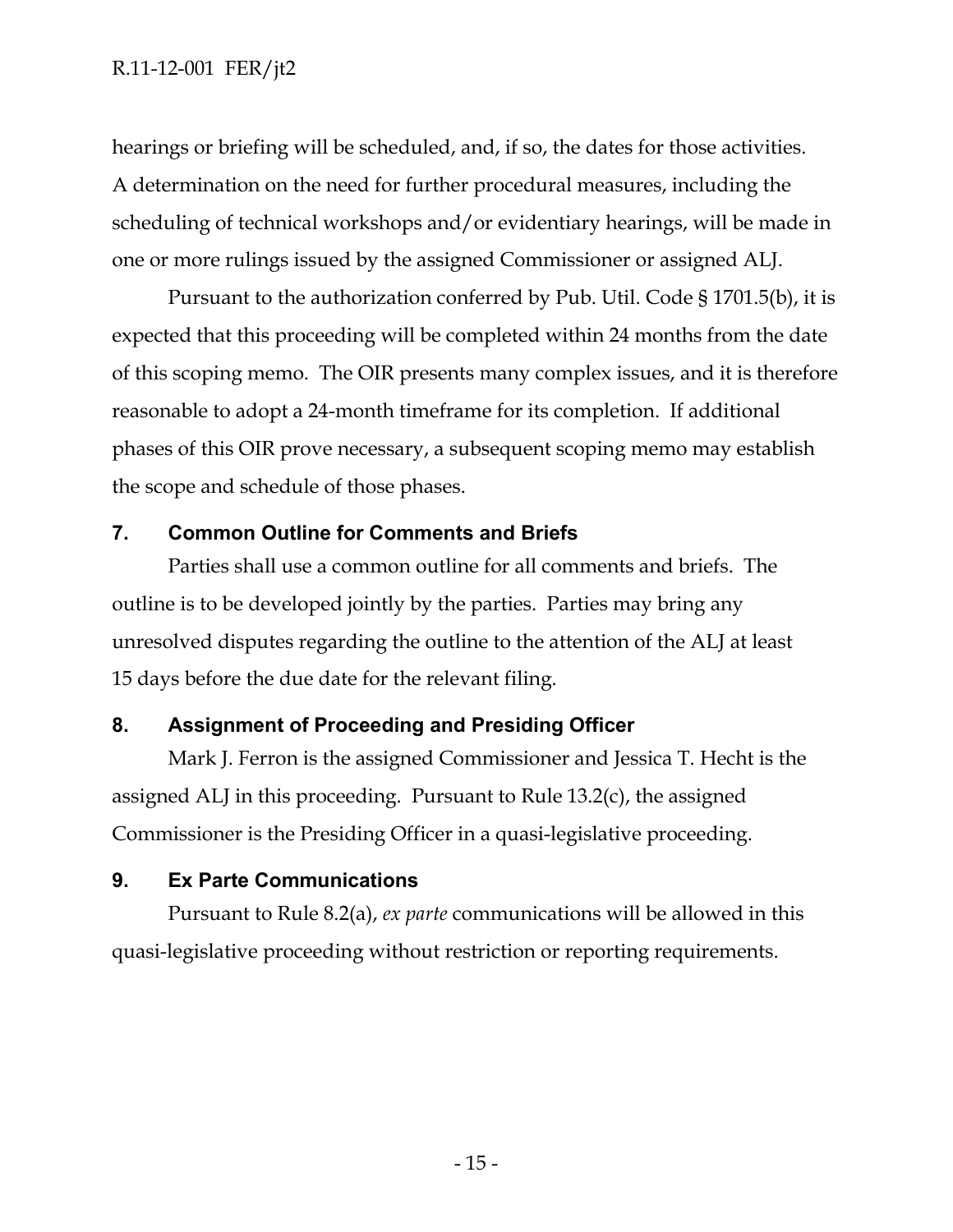## **10. Filing, Service and Service List**

## **10.1. Filing, Service and Service List**

All formally filed documents in this proceeding must be filed with the Commission's Docket Office and served on the service list for this proceeding. Parties who provide an e-mail address for the official service list may serve documents by e-mail in accordance with Rule 1.10 (and must nevertheless serve a paper copy of all documents on the assigned Commissioner and assigned ALJs, pursuant to Rule 1.10(e)), and are deemed to consent to e-mail service by other parties. If no e-mail address was provided, service should be made by United States mail.

Parties are encouraged to electronically file pleadings pursuant to Rule 1.13(b), as it speeds their processing and allows them to be posted on the Commission's website. More information about electronic filing is available at www.cpuc.ca.gov/puc/efiling.

#### **10.2. Subscription Service**

This proceeding can also be monitored by subscribing in order to receive electronic copies of documents in this proceeding that are published on the Commission's website. There is no need to be on the service list in order to use the subscription service. Instructions for enrolling in the subscription service are available on the Commission's website at http://subscribecpuc.cpuc.ca.gov/.

#### **10.3. Public Advisor**

Any person interested in participating in this proceeding who is unfamiliar with the Commission's procedures or who has questions about the electronic filing procedures should contact the Commission's Public Advisor at (866) 849-8390 or (415) 703-2074, or (866) 836-7825 (TTY-toll free), or send an e-mail to public.advisor@cpuc.ca.gov.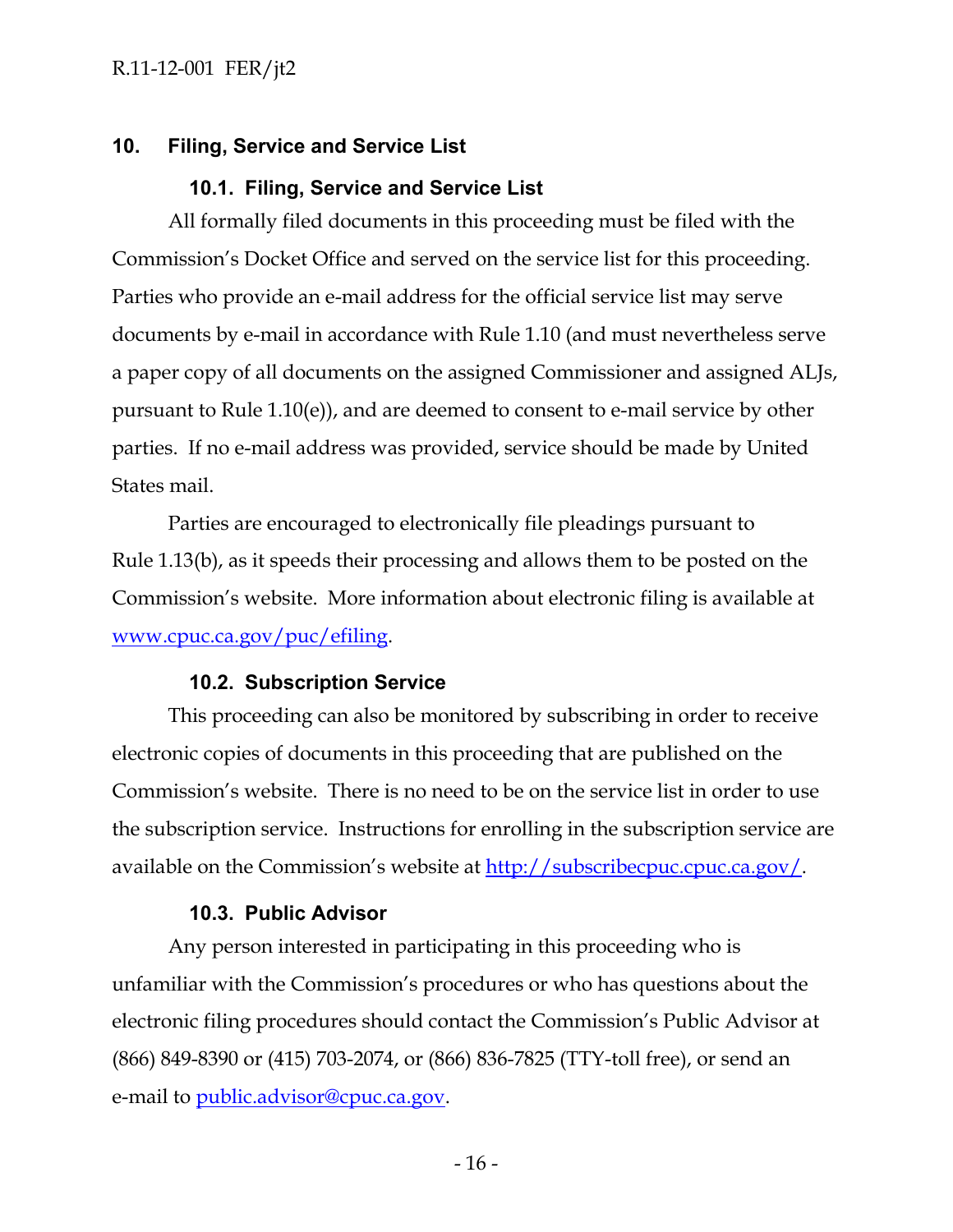## **11. Confirmation of Party Status**

After the PHC, the assigned ALJ granted party status to the Consumer Federation of California informally via an electronic mail ruling on March 28, 2012. That ruling is confirmed here.

## **12. Intervenor Compensation**

Any party intending to seek an award of compensation pursuant to Pub. Util. Code §§ 1801-1812 was required to file and serve a notice of intent to claim compensation (NOI) no later than 30 days after the March 26, 2011 PHC.14 Four parties to this proceeding filed timely NOIs: the Greenlining Institute, The Utility Reform Network, the Consumer Federation of California, and Center for Accessible Technology.15 These parties may file an amended NOI not later than 15 days after the issuance of this scoping memo. Under the Commission's Rules, future opportunities may arise for the filing of NOIs, but no such opportunity is guaranteed.

In this proceeding, parties intending to seek an award of intervenor compensation must maintain daily records for all hours charged, with a sufficient description for each time entry. To be considered sufficient to support a request for intervenor compensation, the description must contain more detail than the activity (e.g. "review correspondence" or "research" or "attend meeting"), and shall include references to specific issues and/or documents. In addition, intervenors must classify time by issue.

 $\overline{a}$ 

<sup>14</sup> Pub. Util. Code § 1804(a)(1), and Rule 17.1(a)(1).

<sup>&</sup>lt;sup>15</sup> All four of these parties have rebuttable presumptions of eligibility for intervenor compensation in place for this proceeding.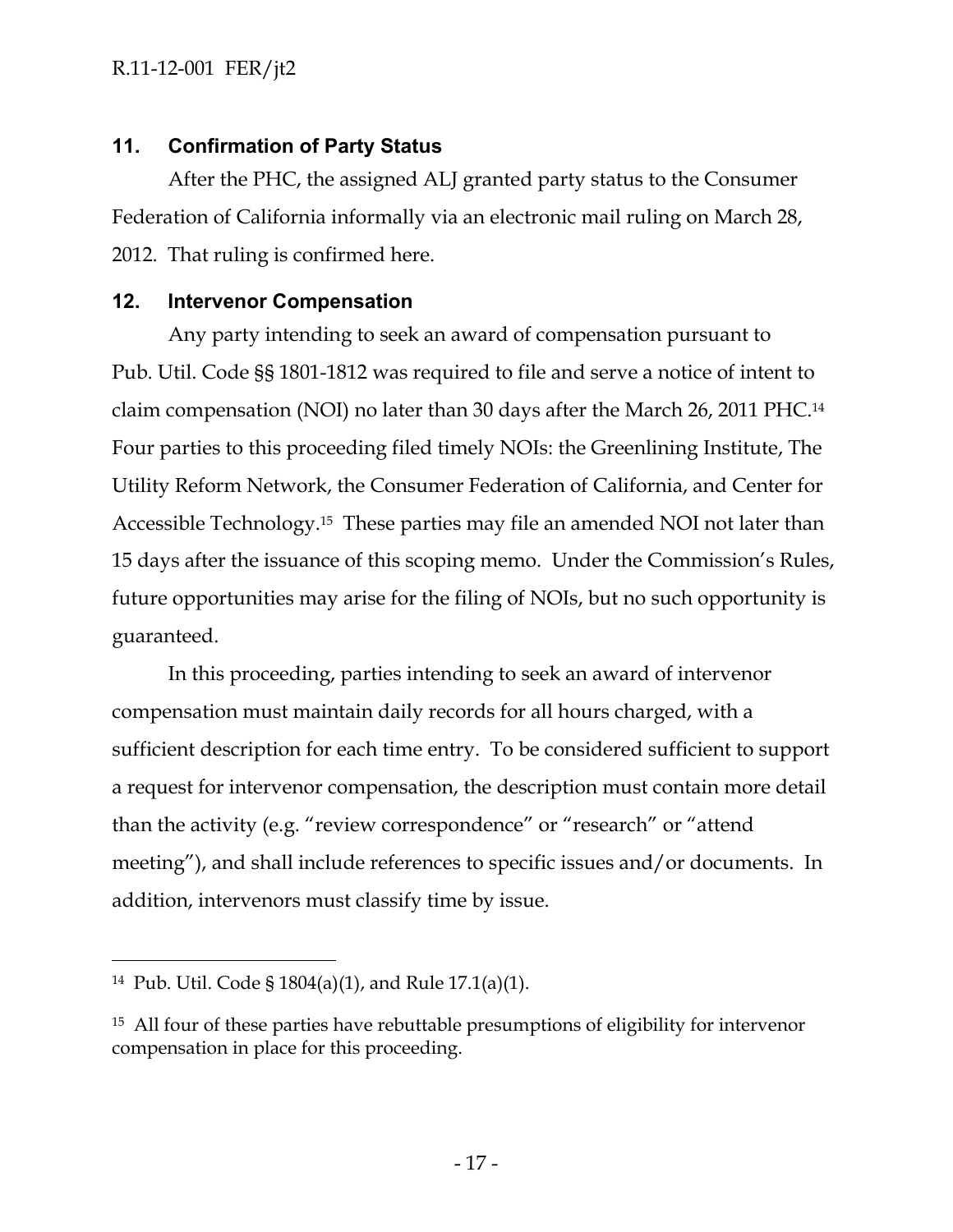As reflected in the provisions set forth in Pub. Util. Code § 1801.3(f) and § 1802.5, all parties seeking an award of intervenor compensation must coordinate their analysis and presentation with other parties to avoid duplication.

#### **IT IS RULED** that:

1. The Commission's preliminary categorization of this proceeding as quasi-legislative is confirmed. This determination is appealable pursuant to Rule 7.6.

2. The Commission's preliminary determination on the need for hearings is changed to reflect that hearings may be needed in this proceeding.

3. Pursuant to Rule 8.2(a), ex parte communications will be allowed in this quasi-legislative proceeding without restriction or reporting requirements.

4. The scope of this proceeding is as set forth in Section 4 of this ruling.

5. The assigned ALJ and assigned Commissioner may make any revisions or provide further direction regarding the scope of this proceeding and the manner in which issues shall be addressed, as necessary for a full and complete development of the record.

6. The initial schedule of this proceeding is as set forth in Section 6 of this ruling.

7. The assigned ALJ and assigned Commissioner may modify the schedule adopted herein as necessary for the reasonable and efficient conduct of this proceeding.

8. Communications Division shall oversee an examination of AT&T's and Verizon's network infrastructure and facilities, as described in Section 5 of this ruling.